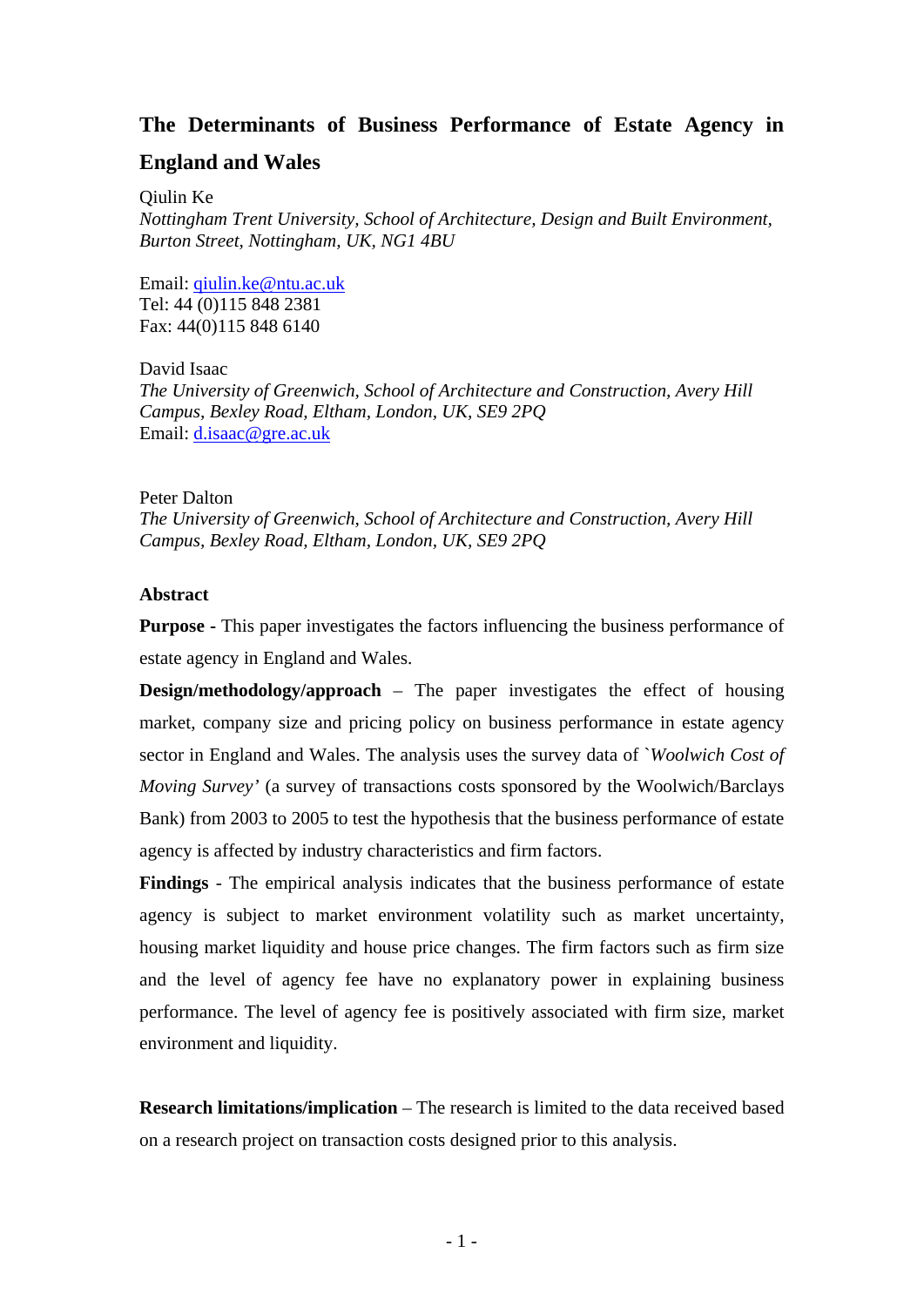**Originality/value** – There is little other research that investigates the factors determining the business performance of estate agency, using consecutive data of three years across England and Wales. The findings are useful for practitioners and/ or managers to allocate resources and adjust their business strategy to enhance business performance in estate agency sector.

**Key words** - Estate agency, Business performance, Determining factors Paper type - Research paper

# **The Determinants of Business Performance of Estate Agency in England and Wales**

## **1. Introduction**

Estate agents are key intermediaries in transactions between housing buyers and sellers and play a key role in the UK residential property market. The common practice of agents is to charge a fee for the services that is, in most cases, a percentage of the selling price. Agents thus receive commission on sales, which is a prime motivator for them to conclude sales. However, the approach is not usually universally applied and there are some differences at the lower and upper ends of the housing market. In the former case, a minimum fixed fee is usually charged and the information received from this survey shows that some agents usually charge a fixed fee for the properties priced below £100,000 to cover their costs. For properties at the upper end of the range, for example for the property priced above £750,000, fees are usually negotiable between agents and vendors. In addition, some agents charge a small fixed element in addition to the percentage of the sale price, this is called a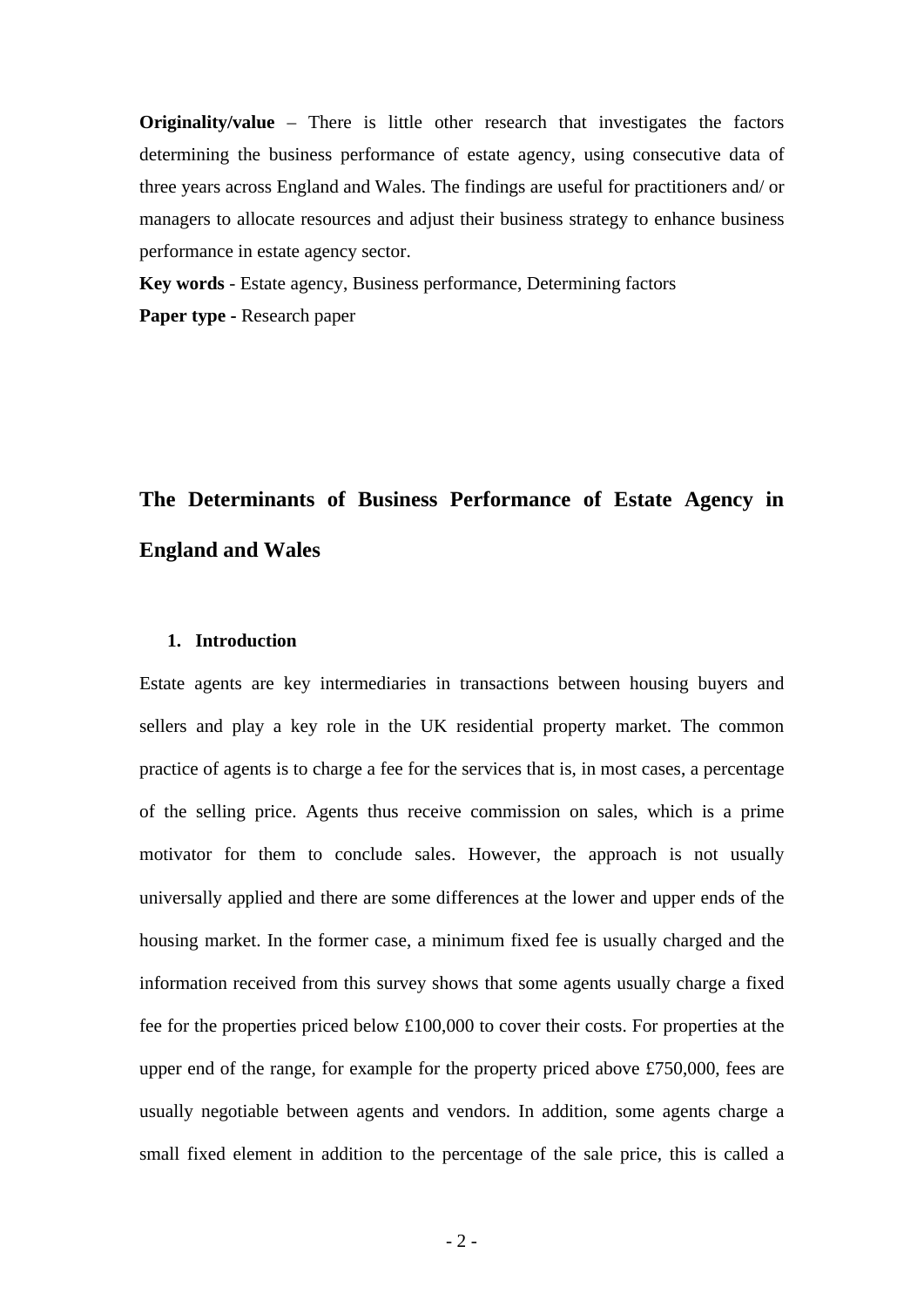mixed fee and is intended to cover costs such as advertising and to help share the risk and uncertainty of the selling process, as there are many stages where negotiations may fail or participants may withdraw from the transaction.

Estate agents provide service products and share many characteristics of the service industry. Manufacturing products are typically mass-produced and have obvious physical characteristics that can be examined prior to purchase. However, services may be intangible in nature, specific to individual consumers and difficult to examine prior to purchase (Shostack, 1997; Zeithaml, 1981). During the process of a housing transaction, estate agents perform a variety of functions which reduce the cost of selling and buying. From the seller's point of view, an agent is usually appointed to value and market the property on their behalf, provide information to potential buyers and negotiate the details of the sale (Miceli *et al.*, 2000). From the buyer's point of view, the agents provide a source of information on available properties. The buyers pay no fee for using the agents as a source of information; the agents are paid by the sellers for their services. Therefore, estate agency is a good example of an intangible dominant industry (Crozier and McLean, 1997). However, housing is a heterogeneous product and its price is affected by a variety of factors. Housing is a valuable asset and the transaction costs involve not just searching for the information about the property but also obtaining property rights and ensuring those rights are sufficient. Thus, property purchasing tends to be infrequent and is subject to high levels of market uncertainty. Since the agency fee is linked to the actual disposal price, the business performance of estate agency is determined by the local property market.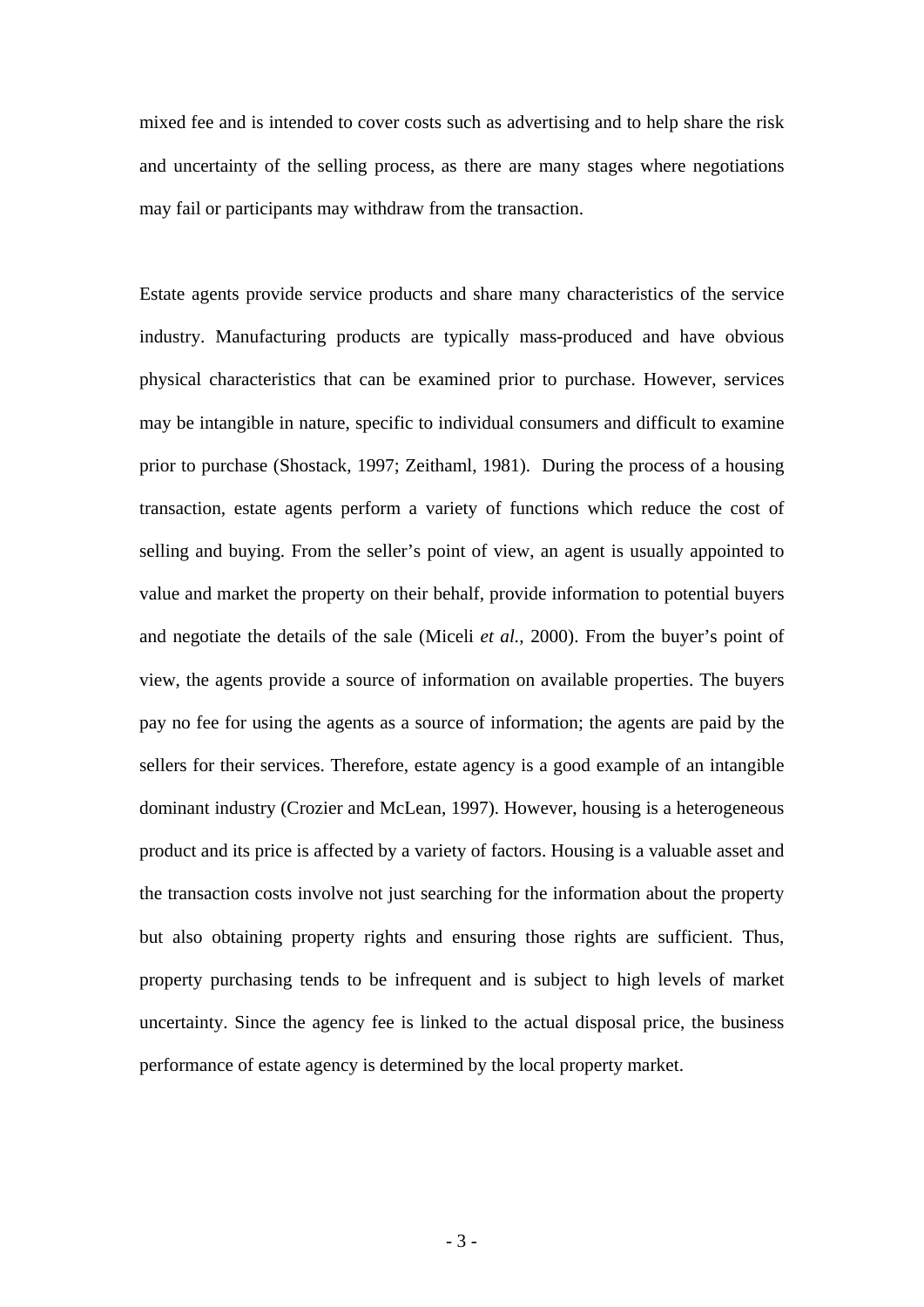Another characteristic of the estate agency sector is that it has relatively low barriers to entry (Bishop, 1993; Dietrich and Holmes, 1991; Hallet and Bishop, 1990). Estate agents require no professional qualifications; there are few rules about who can set up such a business. Similarly, it is relatively easy to exit the industry without having to scrap or sell major physical investments. This may go some way to explaining the industry's reputation in some quarters (Bishop, 2004).

Most of the existing literature on estate agency is limited to an analysis of small subregional markets or case studies of individual firms (e.g. Hallet and Bishop, 1990; Findlay and Gibb, 1998; Milbourne, 1999). The notable studies of estate agency include Crozier and McLean (1997) who relate strategy to buyer behaviour, Hodgkinson (1997) who discusses cognitive inertia and Dietrich and Holmes (1991) who examine the barriers to entry into the estate agency industry. Bishop and Megicks (2002) examine the relationship between competitive strategy and firm size in the UK estate agency sector. Bishop (2004) also examines the reputation of estate agents in the context of principle-agent theory. There have been limited systematic studies of the factors influencing the business performance of estate agency based on a large database and integration of the industry characteristics into the research within the industry.

The generic management theory suggests that the profitability of a firm will be affected by both efficiency of management and external factors such as the state of economy and market competition; the business performance is a complex and multidimensional phenomenon (e.g. Dvir *et al.*, 1993; Carton and Hofer, 2005). The multidimensional concept of business performance comprises effectiveness,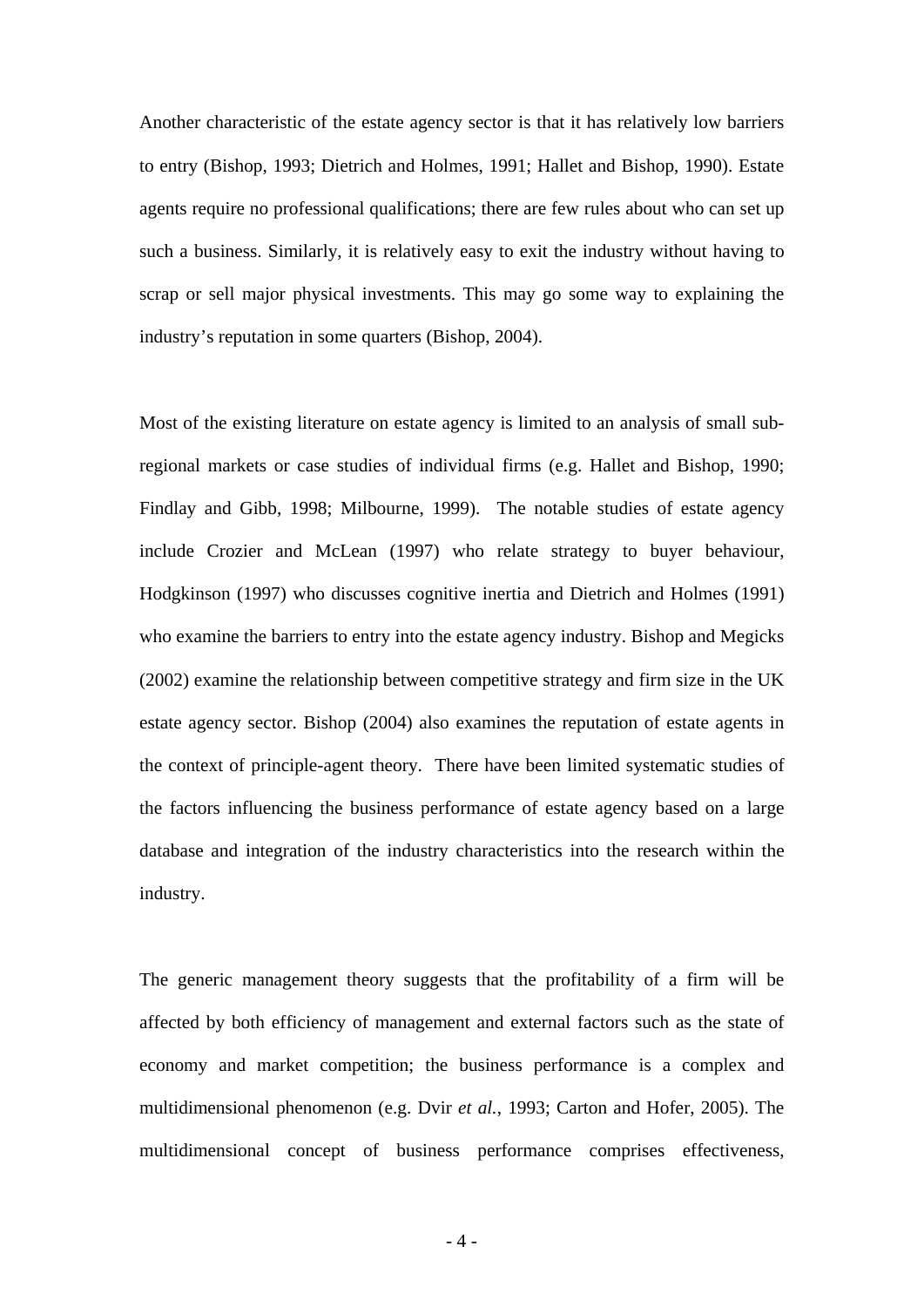efficiency and adaptability (Walker and Ruekert, 1987). Effectiveness is the success of a business's product and programme in relation to those of its competitors in the market. Efficiency is considered to be the realised outcomes of a business programme in relation to the resources employed in order to complete them. Finally, adaptability is the level of business success in responding over time to changing conditions and opportunities in the environment.

This paper examines the factors influencing the business performance of estate agency in England and Wales in terms of effectiveness, efficiency and adaptability, using empirical survey data. The study aims to contribute to the understanding of the determinants of economic performance in estate agency sector. The research findings are potentially useful in understanding the factors impacting on the business performance of estate agency and will serve as guidance for practitioners and managers of institutions to allocate resources and adjust their strategy to enhance business performance.

The paper is designed as follows: Section 2 introduces the 'Cost of Moving Survey'. Section 3 reviews literature and defines the study variables. Section 4 analyses the statistical results and Section 5 discusses the conclusions and limitations.

#### **2. The 'Cost of Moving Survey'**

The 'Woolwich Cost of Moving Survey' is an annual survey carried out since 1987. The survey looks at the cost of moving within the housing markets. The aims of the survey are to assist in the understanding of the market and to assess the actual costs of moving for budgetary cost purposes. The survey is carried out by the University of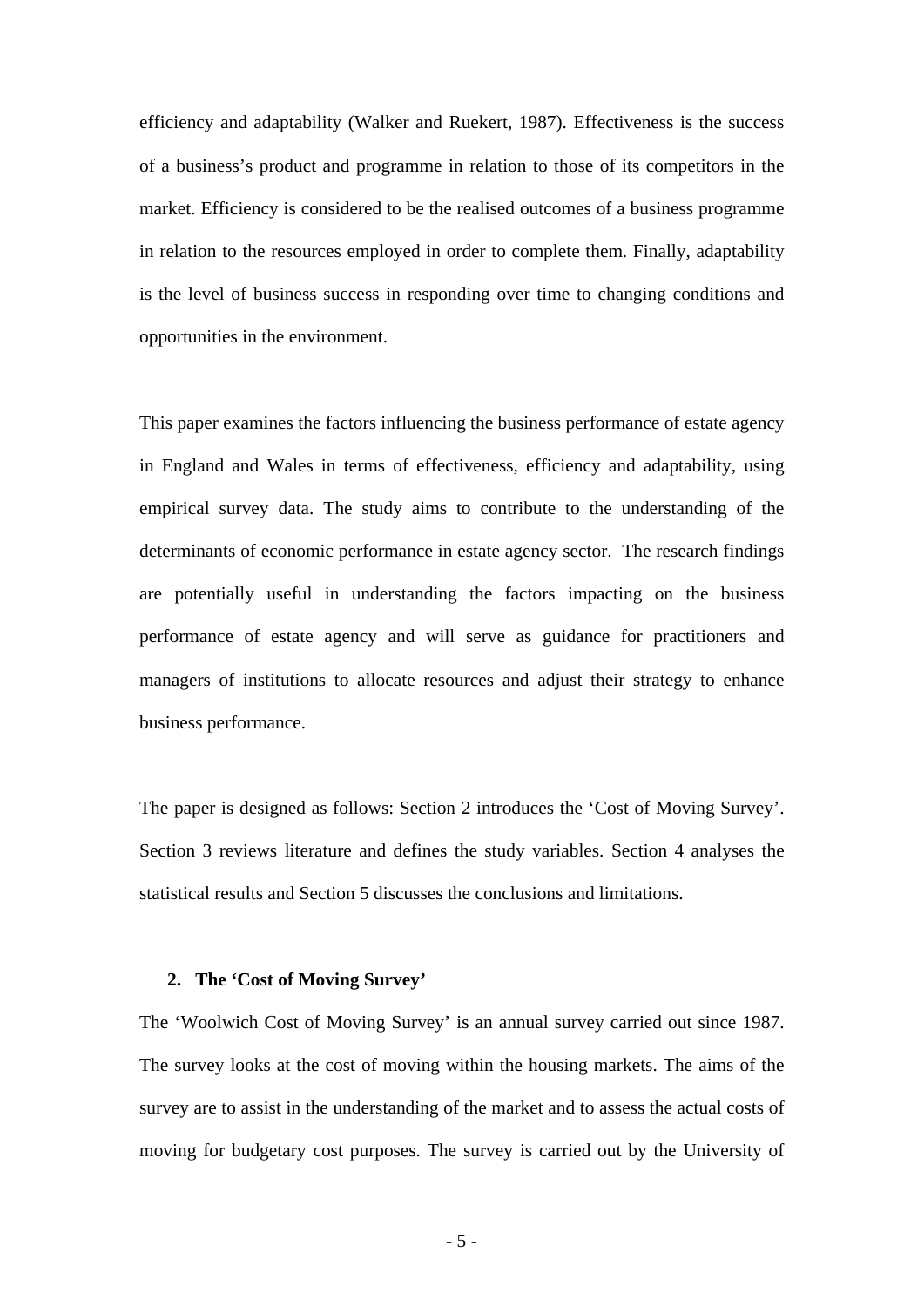Greenwich in conjunction with Woolwich/Barclays Bank. Each year, questionnaires are sent to a random sample of estate agents across the UK. Respondents from previous years would receive the questionnaire in the following year and the sample population would be added to in the following year's survey.

Besides the purchase price of the property there are additional transaction costs which need to be factored into a purchaser's budget. Some costs relate to fees for services performed as part of the transaction, such as agency fee, and other costs, such as taxes and legal fees, related to changes of ownership and disposal. The 'Cost of Moving Survey' is based on questionnaires which are circulated to the businesses involved in the exercise of moving – estate agents, solicitors and removal companies.

In this paper, we focus on the study of estate agents in England and Wales. The study period covers three years, using the data from 2003 to 2005, to enable consistency of questions on the questionnaire for the convenience of analysis. Over the three-year period, 11,700 questionnaires were sent out and the average response rate was 19.33%, providing a large database for analysis.

In the survey, England is segmented into 9 regions. The breakdown of the respondents across England and Wales is reported in Table I. Among the respondents, there are 1,018 (42%) of agents who responded more than once over the three years, providing consistent and valuable information for the studies.

Table I. Breakdown of respondents in England and Wales

| $N = 2442$  | East<br>Anglia | East<br>Midlands | dreater<br>∟ondon | North | North<br>West | South<br>East | South<br>West | Wales | West<br>Midlands | Vorks<br>&Humber |
|-------------|----------------|------------------|-------------------|-------|---------------|---------------|---------------|-------|------------------|------------------|
| Respondents | 6%             | 6%               | 10%               | 5%    | 6%            | 30%           | 20%           | 6%    | 7%               | 6%               |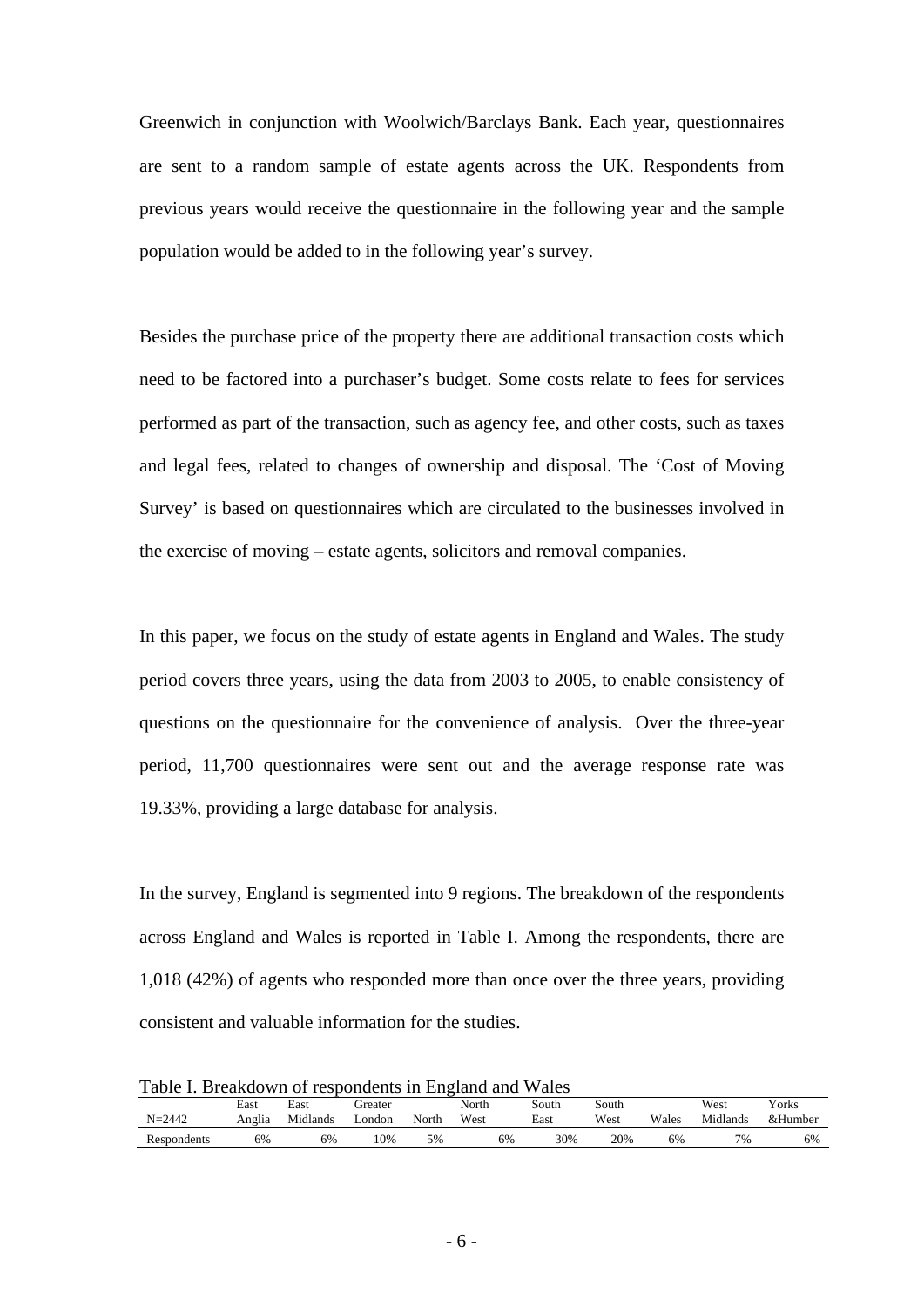#### **3. Literature review and definition of study variables**

Since 1960s, two major themes have emerged in research on profitability differences among firms – the industrial organization approach and the resource-based theory of the firm. The central argument was that the structural characteristics of industries were the primary determinants of performance (Porter, 1998). The structural characteristics of an industry inevitably constrained the behaviour (i.e. the conduct or strategies) of its component firms, which in turn led to industry-specific performance differentials between firms (Mason, 1939). In this framework, the industry structure in which a firm operates is the main driver of performance variations (e.g. Hoskisson *et al*., 1999; Bowman and Helfat, 2001). The firm's performance is believed to be determined primarily by a range of the industry's structural characteristics, including economies of scale, barriers to market entry, diversification, product differentiation and the degree of concentration of the firms in the industry (Seth and Thomas, 1994).

In the 1980s, the industry organization studies were challenged by the resource-based view of the firm mainly because of the inability of the industrial organization tradition to provide a rigorous explanation for intra-industry heterogeneity in performance. Resource-based theory stresses the importance of internal resources and the capabilities of the firm to contest in a competitive environment (Collis and Montgomery, 1995). If firms within an industry faced identical conditions of supply and demand and operated under the same market structure, then why did some firms within the same industry still perform better than others? According to resourcebased model, differences in firms' performances across time are due primarily to their unique resources and capabilities rather than the industry's structural characteristics. Therefore, the resource-based view of the firm suggests capabilities evolve and must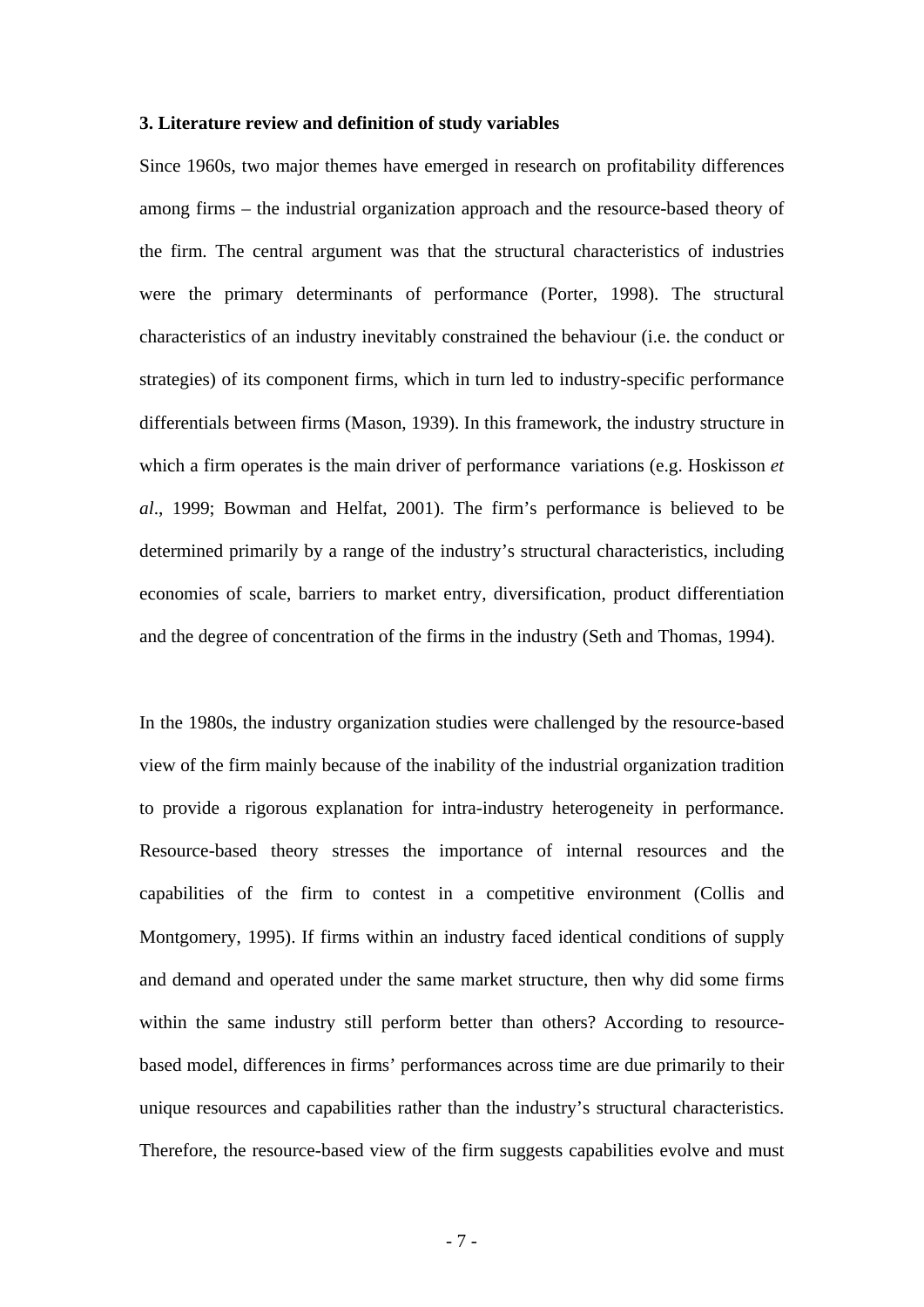be managed dynamically in pursuit of firm profitability (Lee *et al*., 2001; Markides, 1999).

In response to the limits of early research on the industry organization and the resource-based theories, a central empirical question for strategic management has been the relative roles of industry and firm effects on firm performance. Schmalensee's (1985) study was a first attempt to analyze empirically the contribution of industry and firm factors to overall profitability, followed by Rumelt (1991). There are two streams of studies that have come to dominate the literature. The first one suggests that industry factors playing a central role in determining firm profitability while firm effects are insignificant (e.g. Schmalensee,1985; Montgomery and Porter, 1991; Wernerfelt and Montgomery, 1988 ). The second study, motivated by Rumelt (1991) confirms the dominance of firm-specific effects (e.g. Brush *et al*. 1999; Hawawini *et al.* 2003; Mauri and Michaels, 1998; McGahan and Porter, 1997, 2002).

The data used in these previous studies are across industries. One problem is the insufficient classification categories in the system, therefore, the conclusion that firm effects are dominant, are to be interpreted with some caution. As pointed out by Hawawini *et al.* (2003), if one cannot properly define industries in an economically relevant manner, then estimates of the degree of industry effects on performance, irrespective of how it is measured, will not be completely reliable.

One of the advantages of our research is that we use the data of one sector, that is the residential estate agency sector, so the issue of insufficient classification categories can be avoided.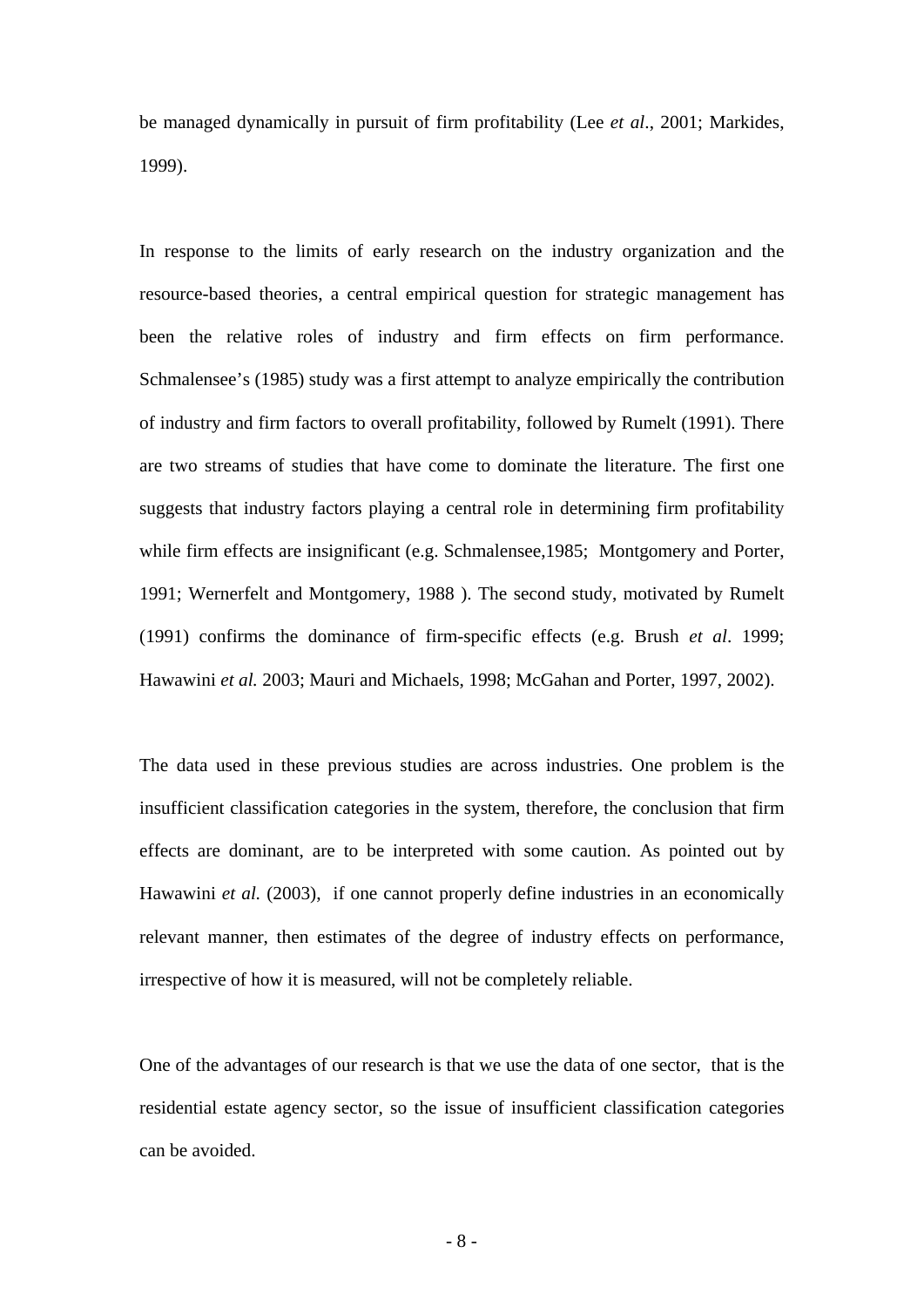Based on the framework of these theories, the hypothesis of the study is that the business performance of estate agency is affected by industry characteristics and organizational factors. To test the hypothesis, the following data have been selected from the questionnaire. The full data at this stage have 2,264 cases covering the three years from 2003 to 2005. The study variables are defined as follows:

#### • Business performance growth level (Study variable: Growth)

Firm performance may at various times be reflected by financial outcomes, sales or market growth, customer satisfaction or establishing a foundation upon which future growth may take place (Dvir *et al.*, 1993). Previous research shows that sales growth and profitability are contemporaneous and substitutable (Qian and Li, 2003) and they are positively related due to optimal size and efficient scale (Gupta, 1981; Mansfield, 1979). Since the direct data of profitability and costs of the estate agents are not available, the question "the level of business growth in the past twelve months" is used as proxy for business performance. A seven-point Likert-type scale is used, running from 1 to 7 with "Down more than 10%" indicated as 1, and "Up more than 10%" as 7, with the following intermediate selections available: "Down 5-9%", "Down 0-4%", "About the same", "Up 0-4%" and "Up 5-9%".

• The size of business (Study variable: Size)

The size of estate agency as an organizational factor is represented by the number of outlets in the organization to which a particular office belongs. The empirical studies (e.g. Baldwin, 1998; Bannerjee and Duflo, 2000) have yielded conflicting results about the relation of firm size to firm business performance. For example, Ross (1993) finds that small firms are to some extent more profitable than large firms. He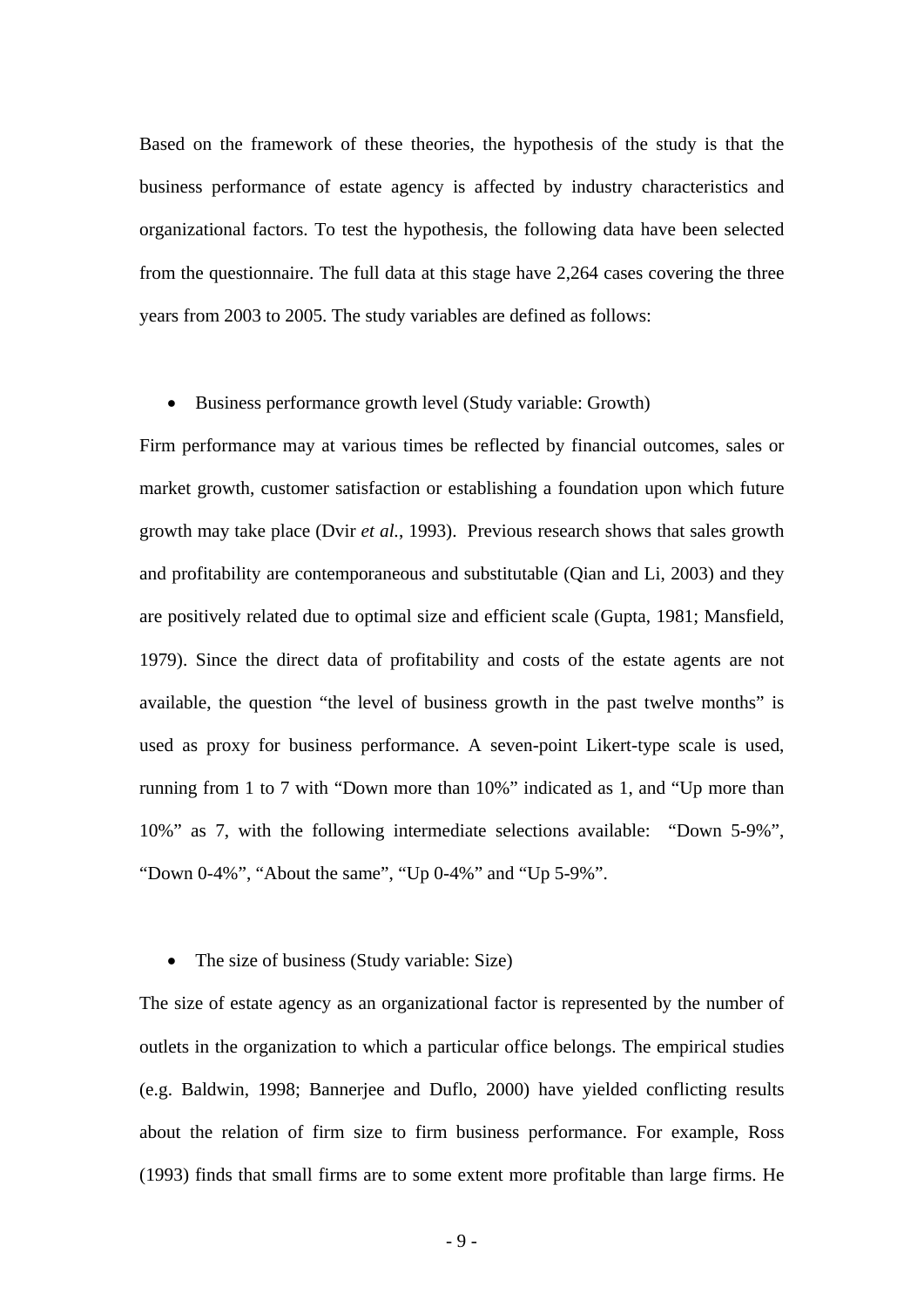explains that large businesses are particularly vulnerable in a changing business environment because of the difficulty in adjusting from a controlled market structure to an atomistic structure. However, increasing the firm size is hypothesised to indicate reduced risk aversion as large companies are better able to bear risk due to their access to a large pool of internal resources (Bannerjee and Duflo, 2000).

Crozier and McLean (1997) state in their survey of estate agency that the customers rate company size as one of the most important influence on the decision-making process of vendors. Bishop and Megicks (2002) state that different types of firm place a greater emphasis upon different strategic positions and conclude that size has some impact upon strategic positions. Bishop (2004) in his study uses firm size as a proxy for the reputation of estate agent and argues that the many large agencies are part of groups with established brand names and are more likely to offer a mixed fee contract (i.e. small fixed fee plus the percentage of sold house price).

 To measure firm size, the respondents are asked to detail the number of outlets in their organization. A five-point Likert-type scale approach is adopted running from 1 to 5 with "single practice" indicated as 1 and "more than 20 outlets" as 5, with the following intermediate selections available: "2-4 outlets", "5-9 outlets" and "10-20 outlets".

• Market economic scale (Study variable: Scale):

This is used as industry factor. One of the industry–specific characteristics of estate agency is that the size of housing market has an effect. House prices vary across space within specific housing markets and are also subject to short run price change as local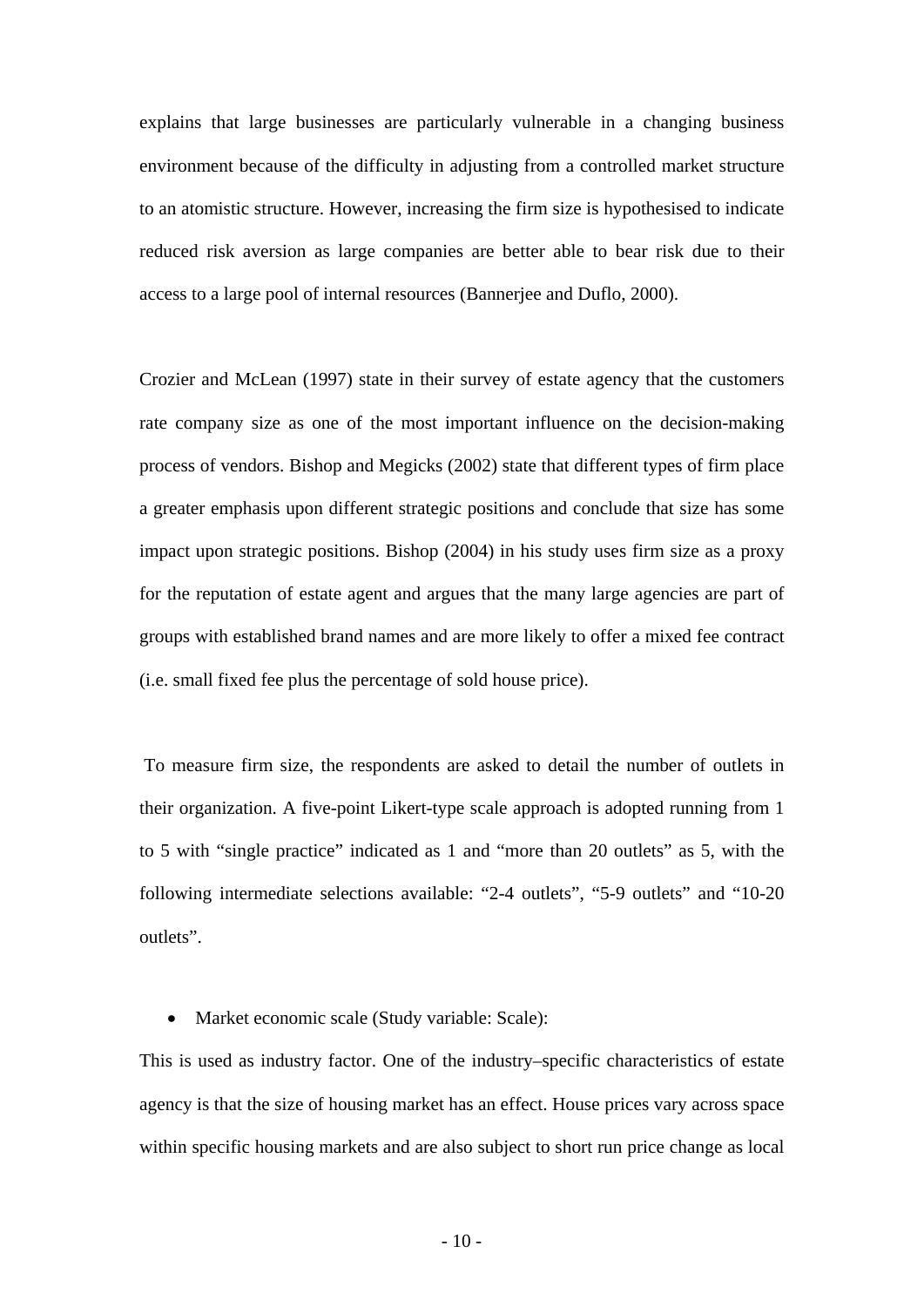markets adjust to exogenous shocks. As agency fees are directly linked to house price, local market conditions will be critical. A firm dealing with large transaction volumes would be likely to enjoy scale economies; whereas, in contrast, cost in thin rural markets may be considerably higher (Findlay and Gibb, 1998). To measure the impact of market economic scale on the business performance, respondents are asked to choose the most active sector in their regions from the different property price bands, with the lowest one of £49,999 and the highest of £1,000,000.

• Market liquidity (Study variable: Liquidity).

One of the characteristics of property market is its illiquidity. Buying and selling residential property requires considerable monetary and non-monetary investment on the part of the purchaser and the vendor. Searching and information costs are unusually high in the housing market (Maclennan, 1982). The intrinsic interrelationship of housing market to estate agency suggests that market liquidity should have an impact on the performance of the estate agency sector. To measure market liquidity as an industry factor, respondents are asked to detail the change in the number of new instructions received in the past three months, compared with the normal expectations at the same time of the year. It is hypothesized that the more the new instructions are received, the more liquid the market is, and the better the estate agency performs. A seven-point Likert-type scale approach is used with 1 indicating "Down more than 10%", running through to 7 indicating "Up more than 10%" and 3 indicating "About the same" as a mid-point.

• Agency Fees (Study variable: Fees).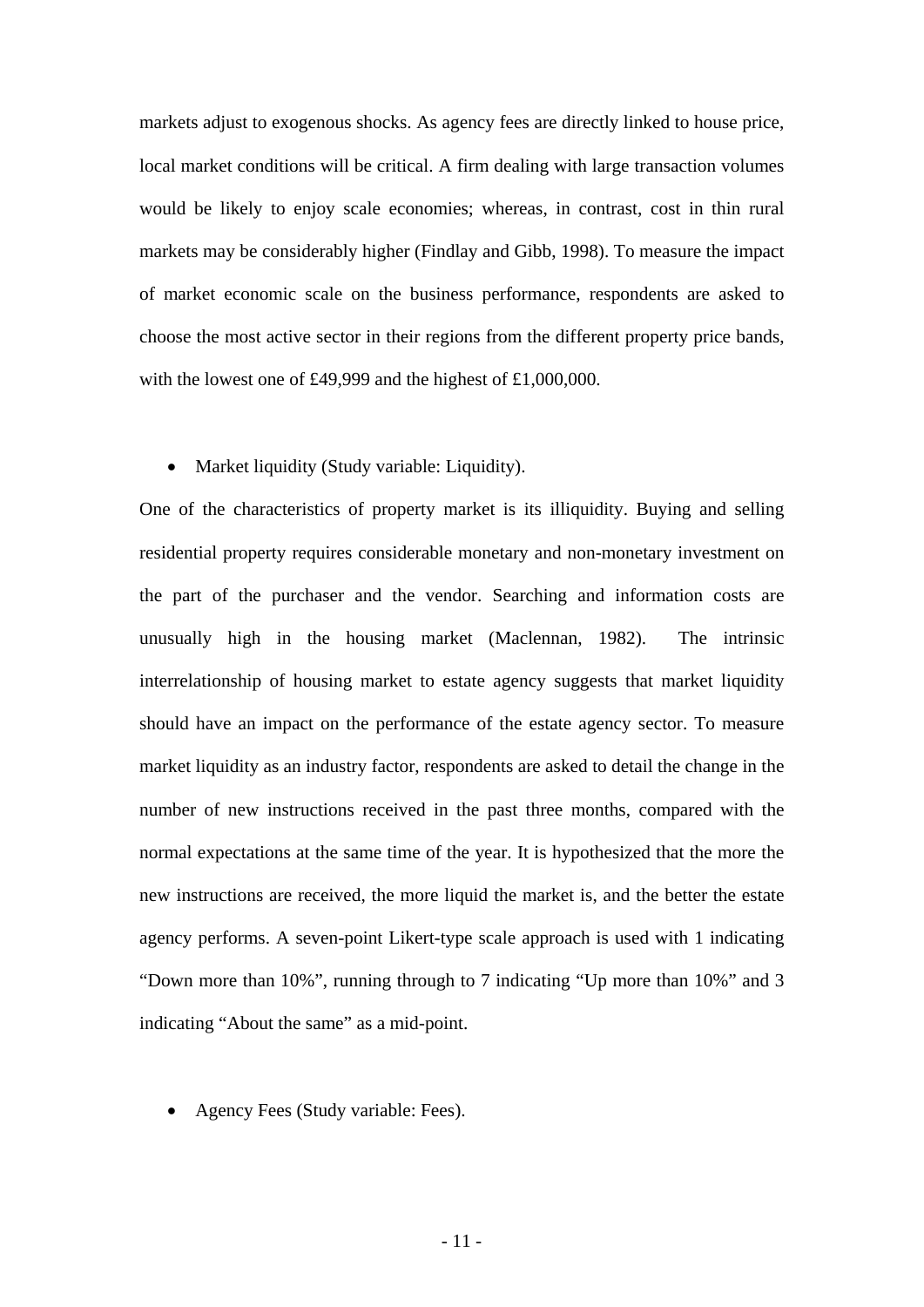Fee strategy is regarded as one of the three basic generic business strategies (e.g. Hambrick, 1983; Miller, 1986; Porter, 1998). For example, Yamin *et al.* (1999) argue that a cost leadership strategy records a significantly higher financial performance and market effectiveness than any other strategies. Generally speaking, it is assumed that margins are low in the estate agency industry (Findlay and Gibb, 1998) and the estate agents are competing with their high street rivals over new business. The literature focusing on the arguments of agency fee strategy includes, for example, Crozier and McLean (1997) who suggest that agencies may secure competitive advantage by differentiating their offering through investing in high quality service provision rather than reducing costs to facilitate charging low fees. Some research links the fees with the reputation of agents (O'Farrell *et al.*, 1993; Bishop, 2004). They argue that a low fee strategy might run the risk of compromising the reputation that national chains have established in other markets. Regarding the fee's impact on the business, Crozier and McLean (1997, p. 287) note that, although in general, consumers are not overly concerned with the price charged by estate agents, "price may be important to some people". To investigate the relationship between fee and business performance, the levels of fee charged on the property price bands of £100,000-£124,999 (£100k), £125,000-£149,999 (£125k), £150,000-£199,999 (£150k) and £200,000-£299,999 (£200k) are used as control variables, since these are the active price sectors in residential property market. It is worth mentioning here that the fee levels from the questionnaire are presumed to be nominal fees. The actual fees may depend on the client's ability of negotiation, which no agents would be likely to disclose. This variable is used as organization factor.

• House price (Study variable: Price).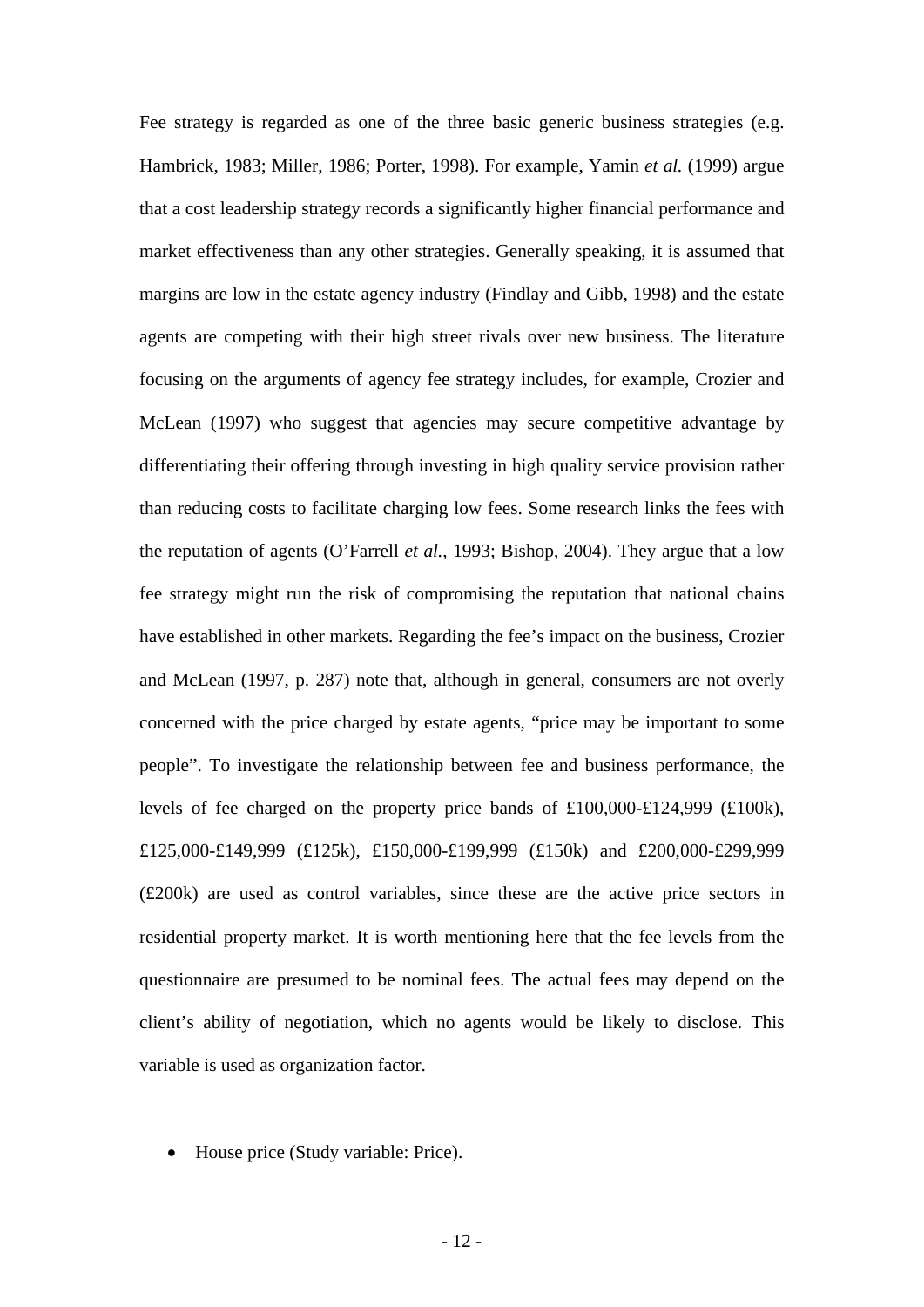Agents take a fee as a percentage of the final sale price of the house, which links their income to an important measurable indicator of the house price. This variable is used as industry factor. The pricing behaviour of agents may be connected with the factors such as market competition, housing market and industry regulation; therefore, the performance of agency will be affected by housing market conditions and the housing markets are very localized (Driver, 1984). To take this factor into consideration, the average house prices from Q4, 2003 to Q4, 2005 in each region taken from the Land Registry Residential Property Price Report are used as an extraneous factor to reflect the variation in local house prices.

The market prospect (Study variable: Prospect).

Existing literature suggests that the business environment is composed of several segments such as client, competitor, economic and regulatory (Fahey and Narayanan, 1986). Thus, the question "Prospects on the business for the following year" is used as a control variable to proxy the changing market environment. A three-point scale approach is used with 1 indicating "less optimistic"; 2 indicating "about the same" and 3 indicating "more optimistic".

• Regions (Study variable: Region).

The housing market is localized. There is some literature of the definition of local housing markets, possible segmentation and the problems of aggregation bias if wrongly measured (MacLennan, *et al.*, 1987; Rothenberg, *et al.*, 1991) which demonstrates the difficulties associated with defining functional boundaries for local housing markets. MacLennan and Tu (1996) argue on grounds of practicality and data availability that local authority boundaries (1995-96 jurisdictions) and multiples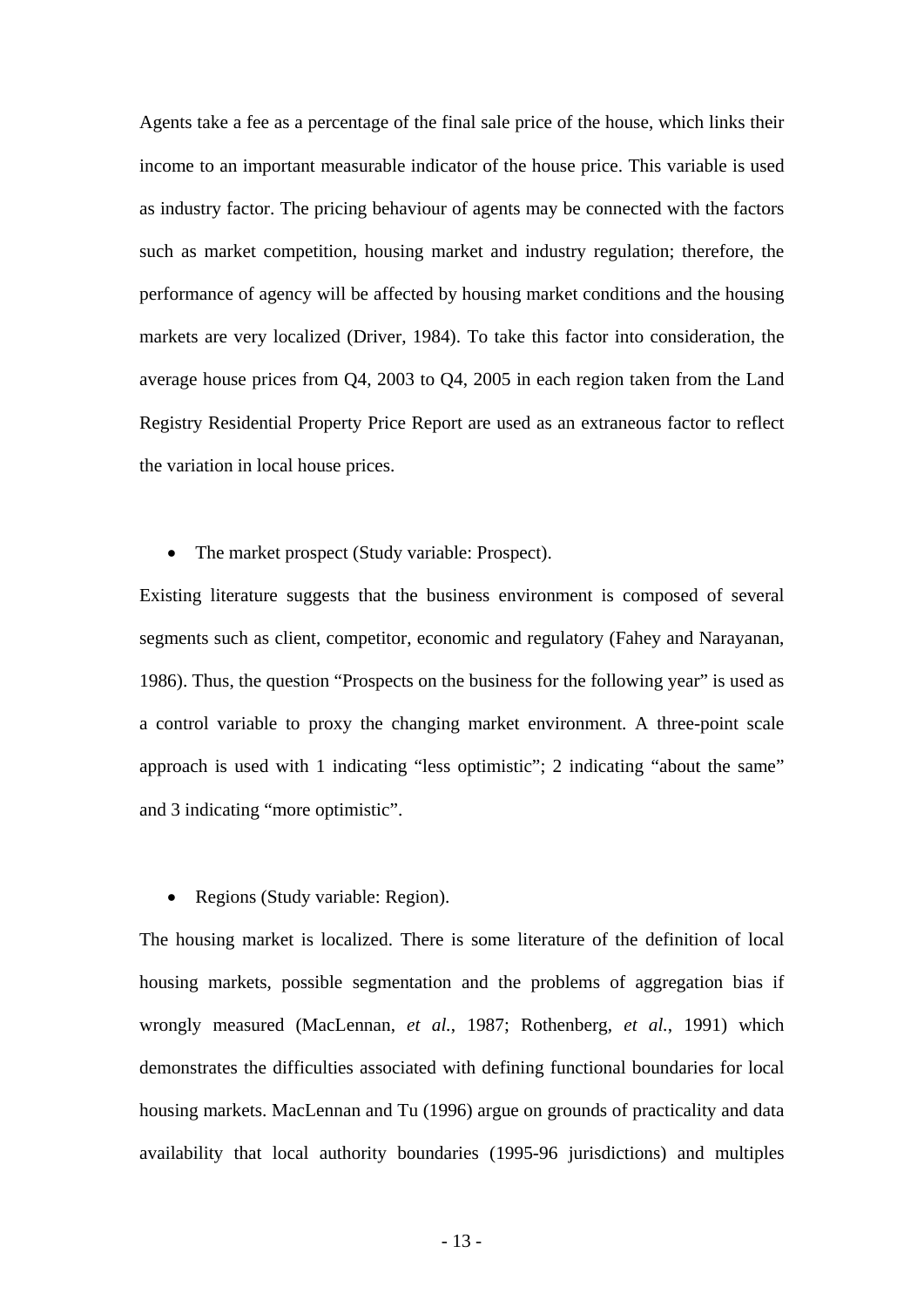therefore, are the most sensible way to capture the impact of local variations in house price, turnover and market size. Bearing these problems in mind, we use the jurisdictional boundaries to segment England into 9 regions and the dummy variables are used assuming that East Anglia (EA) equals 1; East Midlands (EM), 2; Greater London (GL), 3; North (N), 4; North West (NW), 5; South East (SE), 6; South West (SW), 7; Wales (W), 8; West Midlands (WM), 9; and Yorks & Humber (YH), 10. These variables are used as industry factor.

In terms of non-sampling errors, an attempt was made to assess the potential for nonresponse bias in the studies (Frankfort-Nachmias and Nachmias, 1992). The sample is divided into two groups: the agents (1,019) responding more than once in the three years and the agents (1,133) responding once in the three years. Non-respondents can be assessed by testing for any differences in the characteristics of the two groups. This extrapolation approach (Armstrong and Overton, 1977) is based on the assumption that the ones responding once are more likely to be representative of non-respondents than those responding on more than one occasion. An independent sample *t*-test and the Wilcoxon related sample test are conducted to examine the differences between the two groups of the respondents on the means of each of the constructs. No significant differences were found in the major constructs such as business performance growth level, firm size, market prospect, fees and market liquidity at the level of 5%. However, the significant difference in market economic scale is found, indicating that the non-respondents are more likely to reap market economic scale measured by the most active house price sector in their regions.

#### **4. Statistic analysis**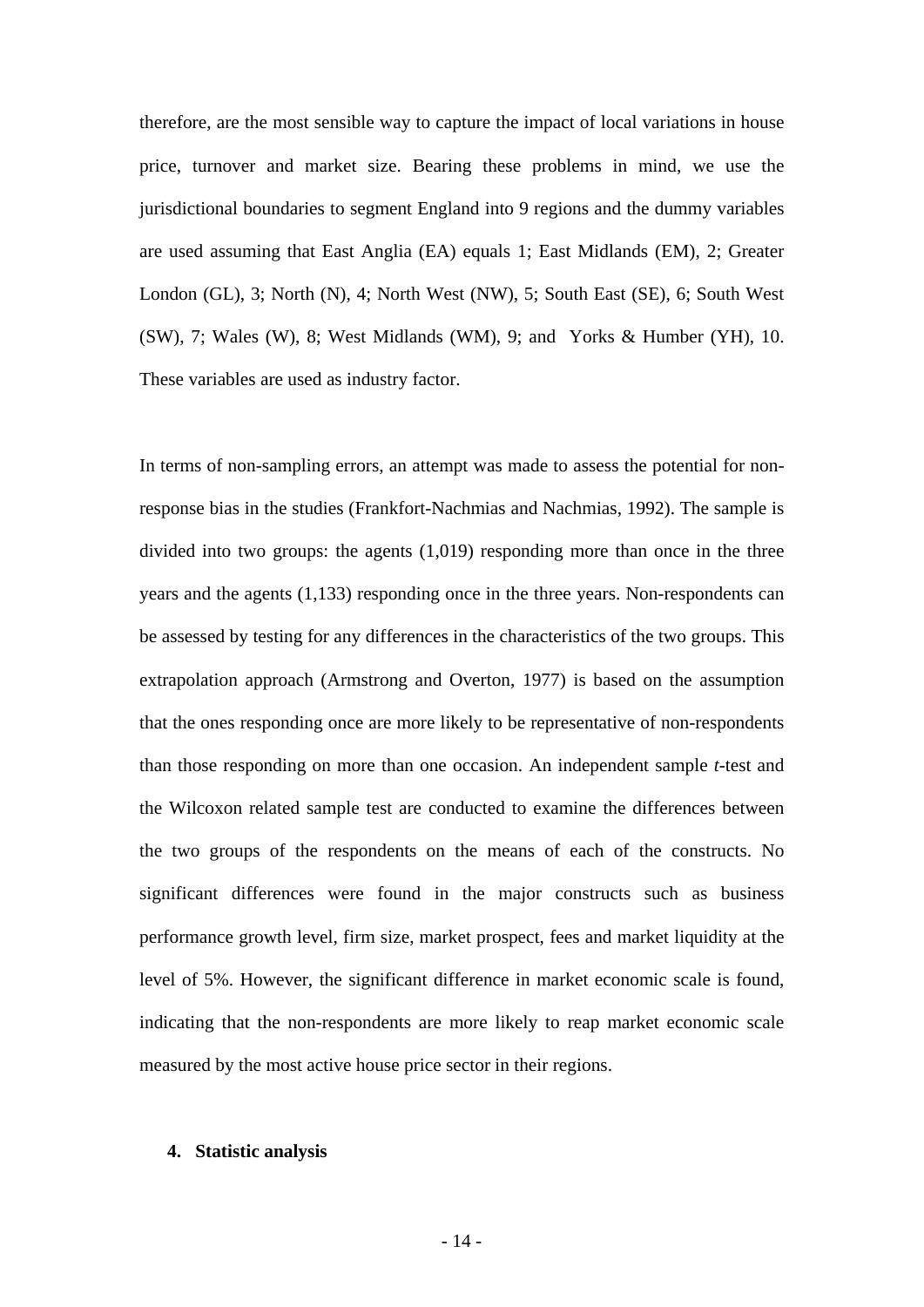The basic premise of the econometric work is to establish the extent of the relationship, if any, between a measure of business performance of estate agency in England and Wales and a number of independent variables. The data analysis is undertaken by using the SPSS statistics package. Table II presents the descriptive statistics of the study variables.

| £200k                |
|----------------------|
| 2,885                |
| 782                  |
| 495                  |
| 6,170                |
| Fees for price bands |

Table II. Descriptive Statistics of study variables

The average business growth level in three-year times is 0-4% represented by the scale of 5, varying from 1 for "down more than 10%" to 7 for "up more than 10%". The average size of the estate agents is 2-4 outlets indicated by the scale of 2, highlighting the importance of the small business in agency market. Market prospect and market liquidity are maintained at about the same level, as indicated by the scales of 2 and 4 respectively, indicating the relatively stable housing market environment and agency industry over the study period. The market economic scale represented by the most active house price sector is £236,000, falling into the price band of £200,000 to £299,999, this, however deviated greatly (with a minimum of £49,999 and a maximum of £349,999 across the regions), reflecting the difference in regional markets. The average house price across the regions over the study period is £186,000, with the minimum of £61,000 and maximum of £345,000. The level of fees charged on the selected house price bands is about 1.5% of the sale price on average. However, the minimum fee of the three selected house price bands is £495, suggesting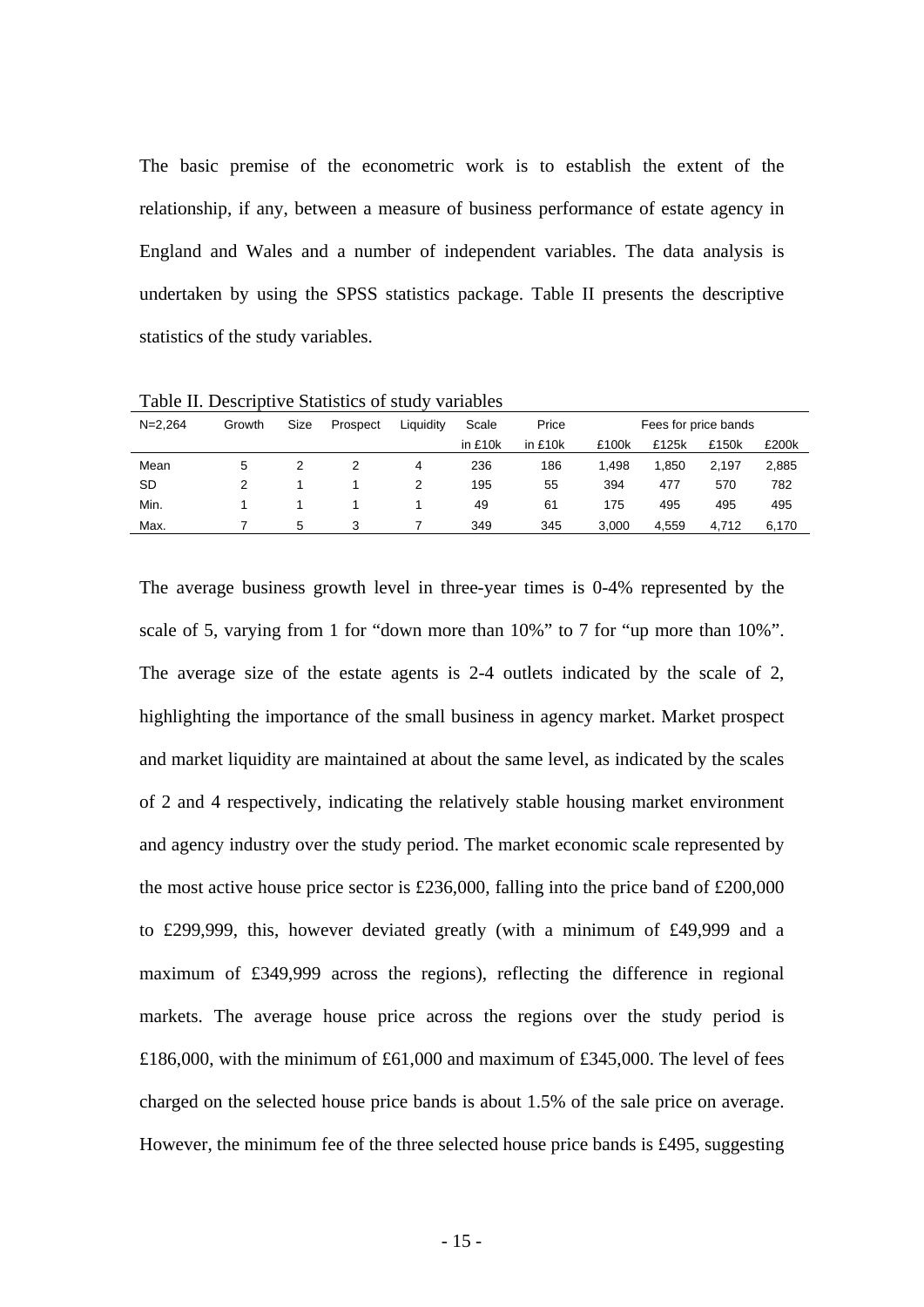that some agents charge the fixed fee across different price bands. To test the relation between the variables, the correlation is run and the results are reported in Table III.

| Variables               |          | 2         | 3        | 4       | 5        | 6        |          | 8        | 9        | 10       | 11 |
|-------------------------|----------|-----------|----------|---------|----------|----------|----------|----------|----------|----------|----|
| 1. Size                 |          |           |          |         |          |          |          |          |          |          |    |
| 2. Growth               | 0.03     |           |          |         |          |          |          |          |          |          |    |
| 3. Prospect             | 0.03     | $0.22**$  |          |         |          |          |          |          |          |          |    |
| 4. Liquidity            | 0.02     | $0.17**$  | $0.24**$ |         |          |          |          |          |          |          |    |
| 5. Scales               | $0.07**$ | $-0.08**$ | 0.01     | $-0.00$ |          |          |          |          |          |          |    |
| 6. $£100k$              | $0.23**$ | $-0.09**$ | 0.02     | $-0.03$ | $0.24**$ |          |          |          |          |          |    |
| 7.£125                  | $0.23**$ | $-0.07**$ | 0.04     | $-0.04$ | $0.23**$ | $0.94**$ |          |          |          |          |    |
| 8. £150k                | $0.23**$ | $-0.08**$ | 0.04     | $-0.04$ | $0.23**$ | $0.91**$ | $0.97**$ |          |          |          |    |
| 9. £200k                | $0.23**$ | $-0.10**$ | $0.05*$  | $-0.03$ | $0.26**$ | $0.87**$ | $0.93**$ | $0.96**$ |          |          |    |
| 10. $\text{\pounds}300$ | $0.25**$ | $-0.08**$ | $0.07**$ | $-0.03$ | $0.28**$ | $0.82**$ | $0.88**$ | $0.91**$ | $0.95**$ |          |    |
| 11. Price               | $-0.04*$ | $-0.26**$ | $-0.003$ | $-0.04$ | $0.38**$ | $0.38**$ | $0.37**$ | $0.38**$ | $0.39**$ | $0.39**$ |    |

Table III. Correlations of study variables

Note: 1. \*\*Correlation is significant at the 0.01 level (2-tailed).

2. \*Correlation is significant at the 0.05 level (2-tailed).

The correlations show that the firm size is significantly related with market economic scale and fee levels, indicating that the larger firms may have more resources or capability to handle the transactions with higher value than the smaller firms and at the same time, they charge a higher fee. This may be explained by the fact that dealing property with higher values requires more expertise and effort and bears higher risk. The inverse relation of firm size and house price shows that large firms may be less vulnerable to the impact of house price fluctuations, compared to the small ones. Unexpectedly, the firm size is weakly related to firm performance, market liquidity and market prospect.

To further investigate the impact of the study variables on the business performance of estate agency, the regressions are run. When running the regression analysis, the SPSS system automatically excludes one of regional dummy variables— South East (SE6), since South East weighs 30% of the total sample and is highly correlated with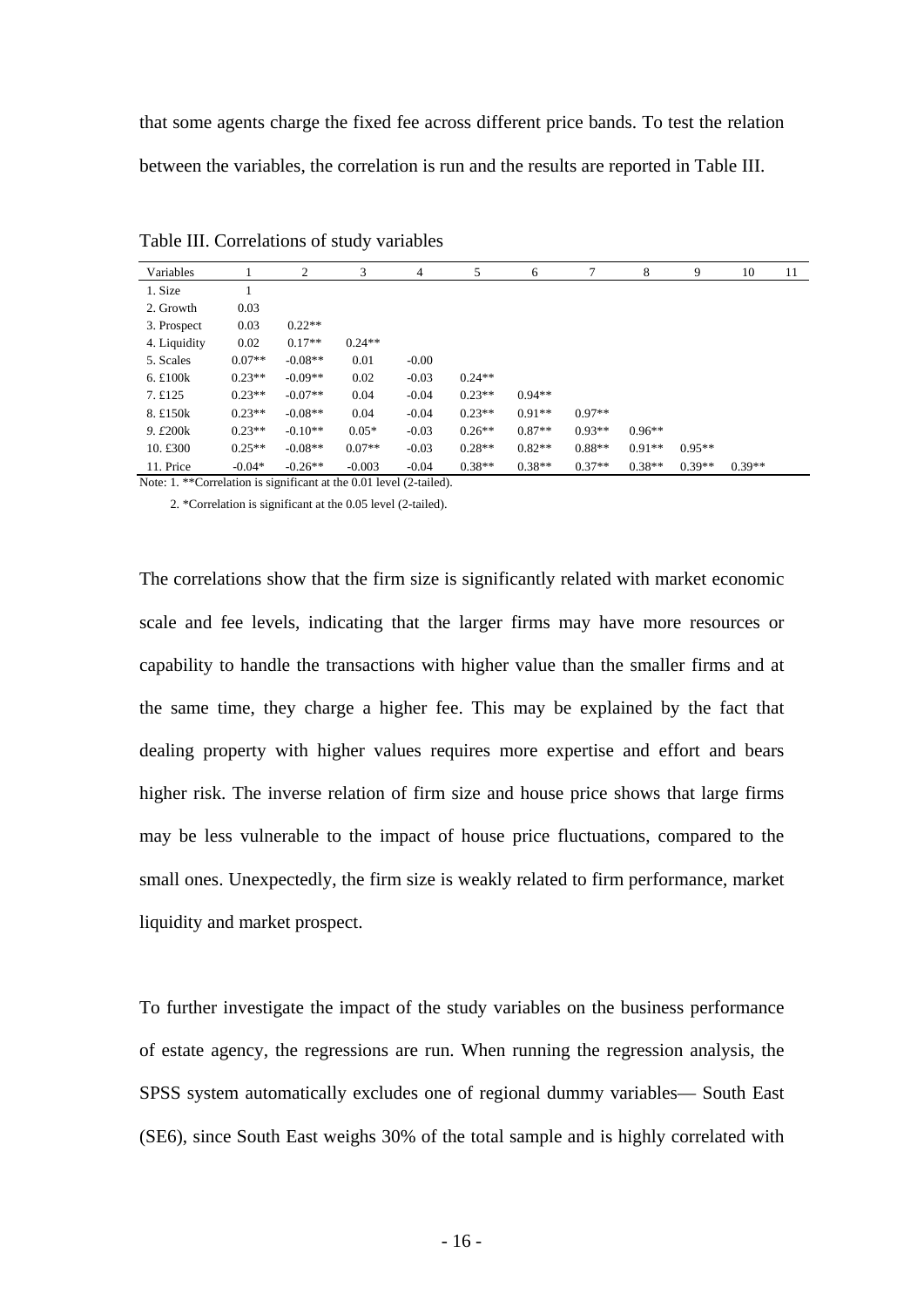the total sample, resulting in the bias. Table IV presents the regression outcome of the controlling variables on the business performance.

As expected, the significant relationship of business growth level to market prospect, market liquidity, and house price is found, indicating the industry factors determine the business performance of the estate agency in England and Wales, whilst the firm effects are insignificant, consistent with the findings of Schmalensee (1985), Montgomery and Porter (1991), and Wernerfelt and Montgomery (1988). The positive relationship between market prospect and business performance suggests that good understanding of housing market and estate agency industry market is significantly important in improving the business performance. The positive coefficient of market liquidity suggests that the housing market liquidity apparently influences the business performance of the estate agency.

The insignificant coefficients of fees to business performance seem to be consistent with the studies of Crozier and McLean (1997) who argue that the estate agency industry is generally characterised by differentiation strategies rather than price competition. They conclude that the four most important factors influencing consumer choice in estate agency are staff attitude, company reputations, the range of services provided and staff appearance, while low fees are regarded as of much less importance.

 The inverse relation of house price to the business performance suggests that rising house prices would reduce the liquidity of housing market; therefore, negatively influencing the business performance of estate agency. Thus, compared with fees,

- 17 -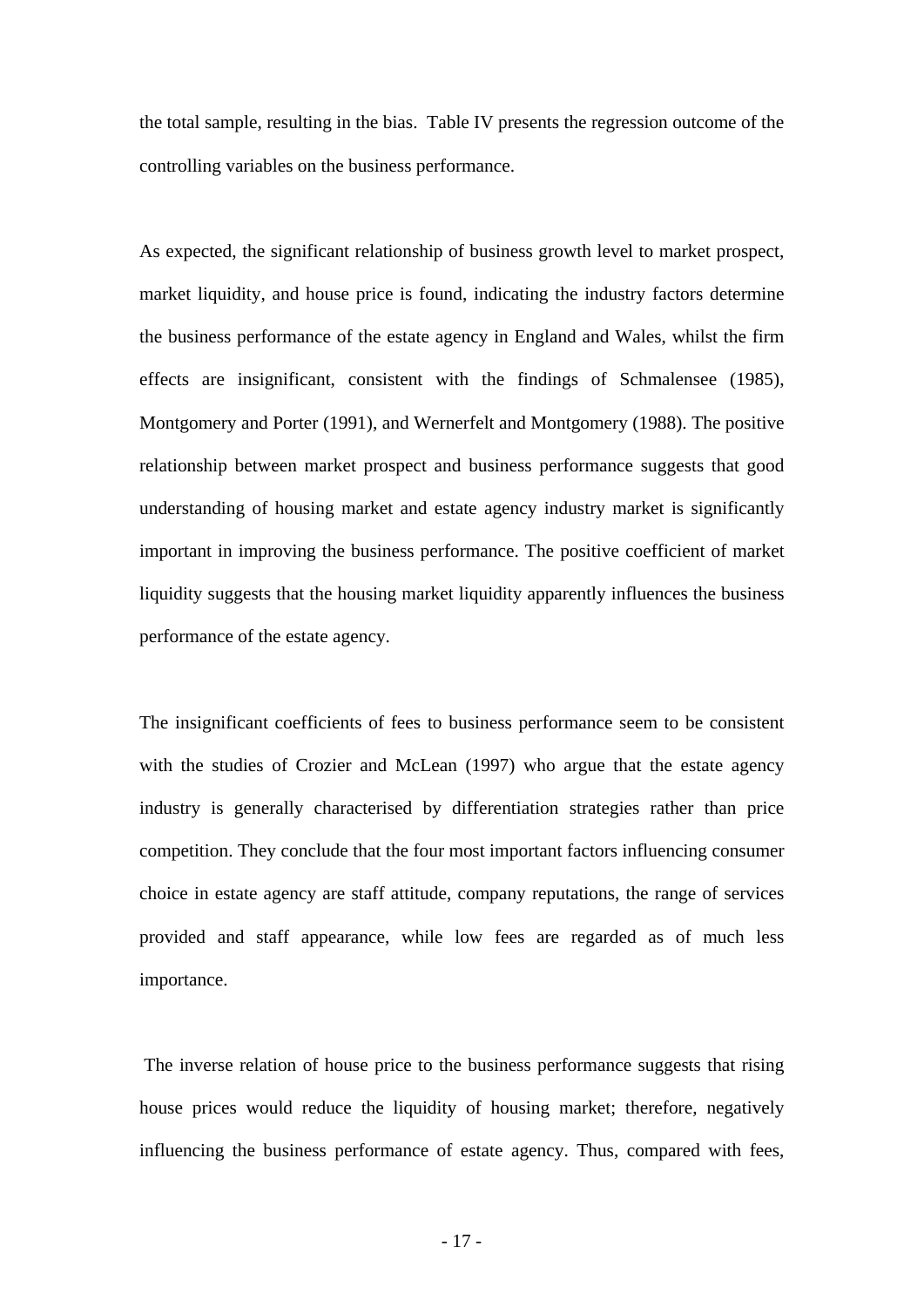market liquidity is a more important factor affecting the business performance of estate agency. The findings are especially useful for managers in agencies who need to adjust strategies to adapt to the changing market.

There is no connection found between firm size and business performance. The coefficient signs of the firm size in Table IV are mixed and insignificant. One issue that should be pointed out is that the firm size refers to the number of branches of the company to which the respondent belongs and the business growth level may refer to that of an individual branch without considering the consolidated growth of the whole company, which might explain the mixed signs of firm size to business growth level. This research is thus constrained by the questions asked in the questionnaire. Discussion about the firm size of estate agency in the literature is mainly related to competitive strategy (Bishop and Megicks, 2002) and reputation (Crozier and McLean, 1997; Bishop, 2004). For example, Bishop (2004) finds that larger firms are more likely to offer mixed contracts (i.e. fixed fee plus the percentage of the sold house price) and suggests that the size of the firm is acting as a proxy for reputation which might have an influence on the profitability of the agency. The finding here does not seem to be consistent with his suggestion and the reason needs to be investigated. Due to the unavailability of data, we could not exploit the issue further in this paper.

The insignificant coefficient of the variable of market economic scale suggests that there is no great cost advantage to large-scale transactions which would eventually influence the business performance. The region dummy variables of North, North West and South West have significant coefficients, suggesting the existence of market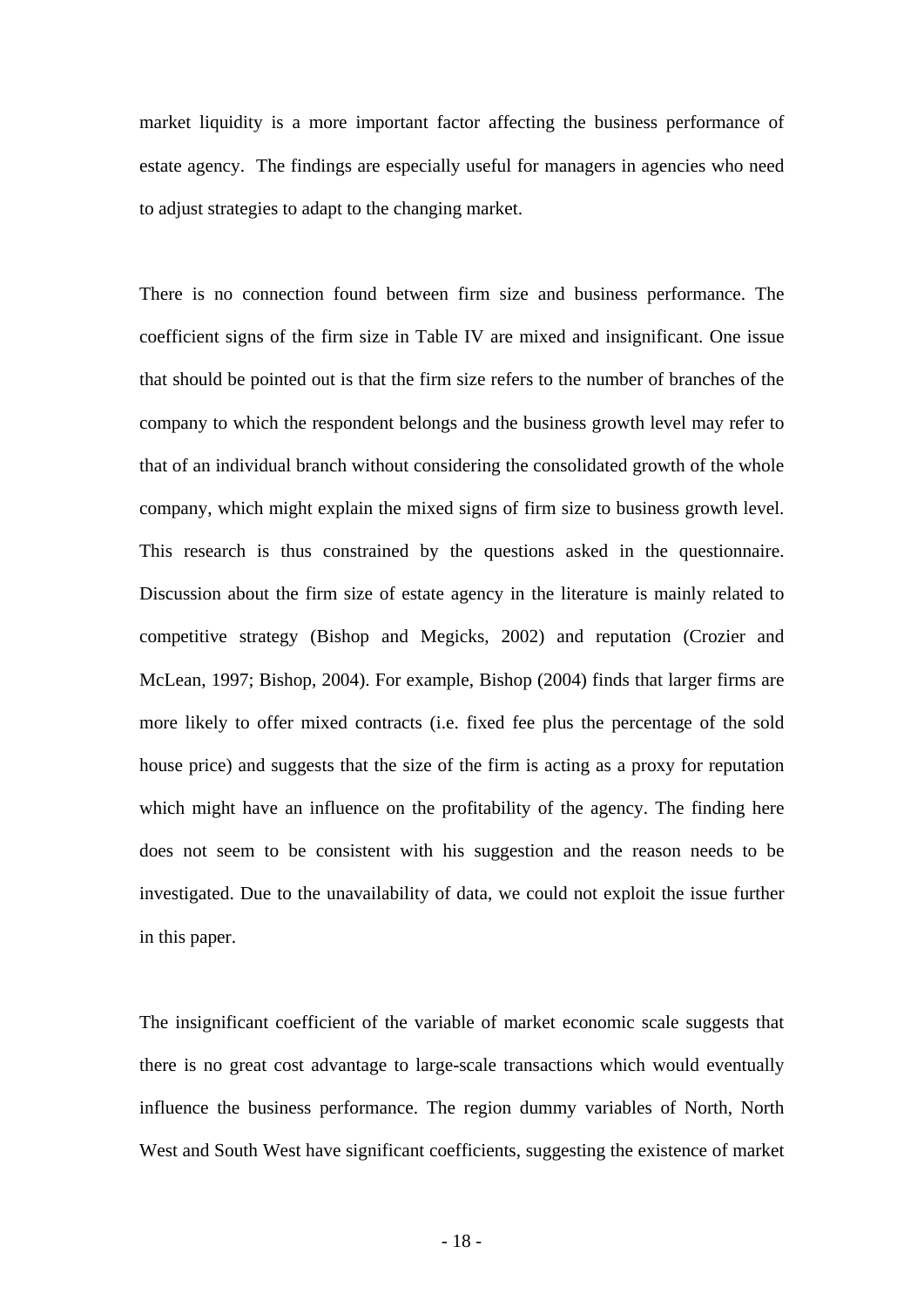locality in estate agency industry as in the housing market and the geographic variation in the business performance. The estate agents in North West, South West and Wales performed significantly well over the study period.

To understand the pricing behaviour of estate agents, the regressions of the controlling variables on the fees are conducted and the results are reported in Table V. Here we only tabulate the regression outcomes on the fees charged for the property price bands of £150,000 and £200,000, since identical results are found in the equations of price bands of £100,000 and £300,000.

The fees are significantly related with firm size. The positive signs show that the larger firms are more likely to charge higher fees than the smaller firms. Such a finding is consistent with the other studies (e.g. Driver, 1984; Dietrich and Holmes, 1991; Bishop and Megicks, 2002). These studies suggest that large firms are competing through positioning their product at the high quality end of the market and by offering a wide range of services and as such are more likely to offer mixed fee contracts (Bishop, 2004). A small firm might be able to secure competitive advantage by offering services of relatively limited scope, focusing on small local niches and offering low fees (Bishop and Megicks, 2002).

The effect of fee levels charged is insignificant on the business growth rate, consistent with the results in Table IV. Crozier and McLean (1997) argue that matching local competitors is the essence of survival in the market. Higher fees will not attract the fee-sensitive customer when other factors such as the quality of services are hard to observe during the process of transaction.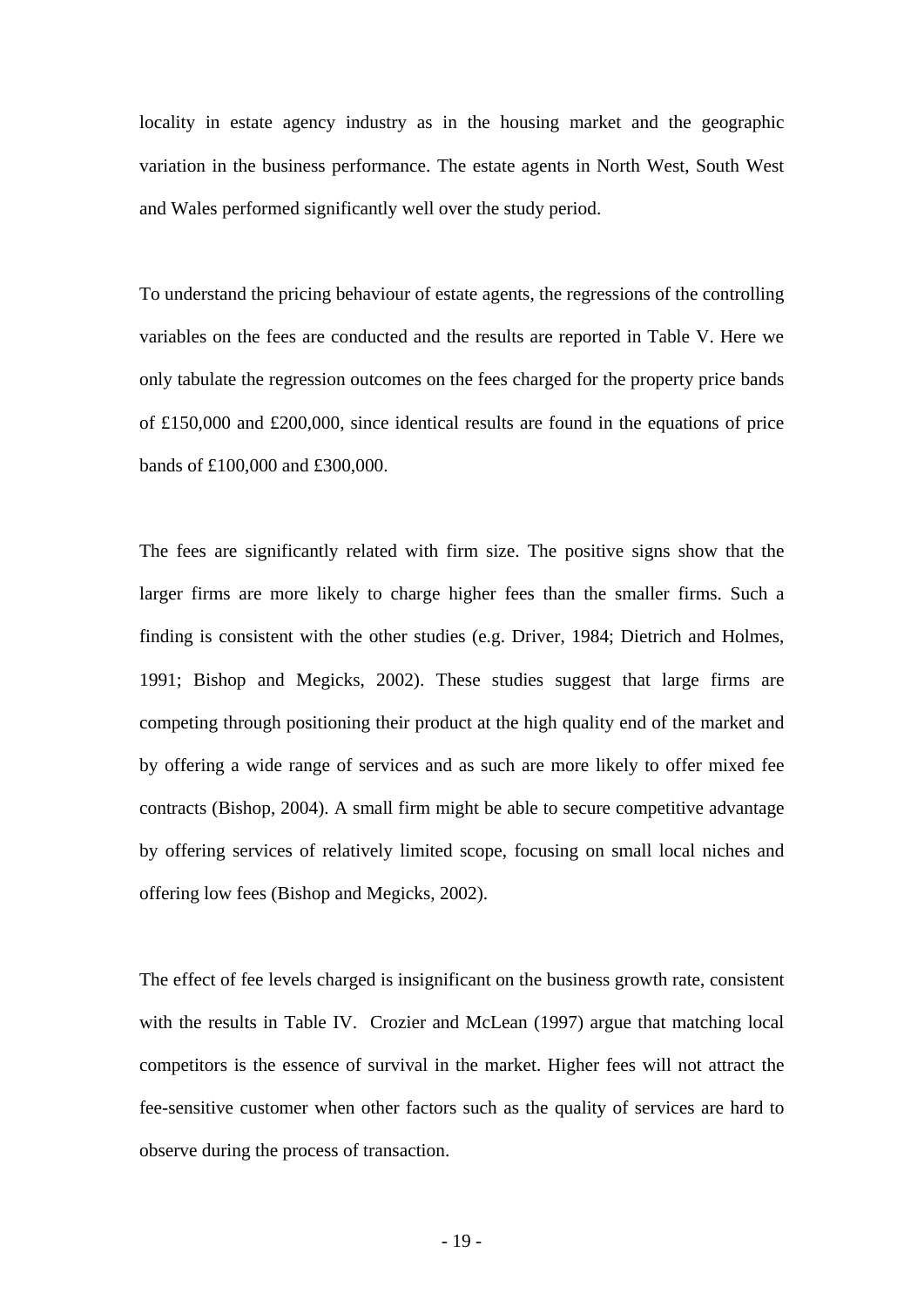The significant relationship of market prospect to fees suggests that the fees are likely to rise with the upturn of market. But when the market is less liquid and the number of the new instructions received declines, the agents would not be likely to lower their service fee. This might be explained that when the market turns downsize and/or the transaction volume in housing market declines, the costs may be considerably higher.

Significant coefficients of market liquidity in the two equations suggest that agents are likely to reduce the fees to accelerate the transaction and market liquidity, which will eventually enhance the business performance, as shown in Table IV.

The significant coefficients of regions excluding South East provide strong evidence that there exist market locality and geographic variations in estate agency fees across England and Wales. The fees charged by the agents in East Anglia, Greater London and South West are significantly higher than in other regions.

In sum, the findings here suggest that the industry characteristics have significant power in explaining the business performance of estate agents; whilst the organization factors have insignificant effect.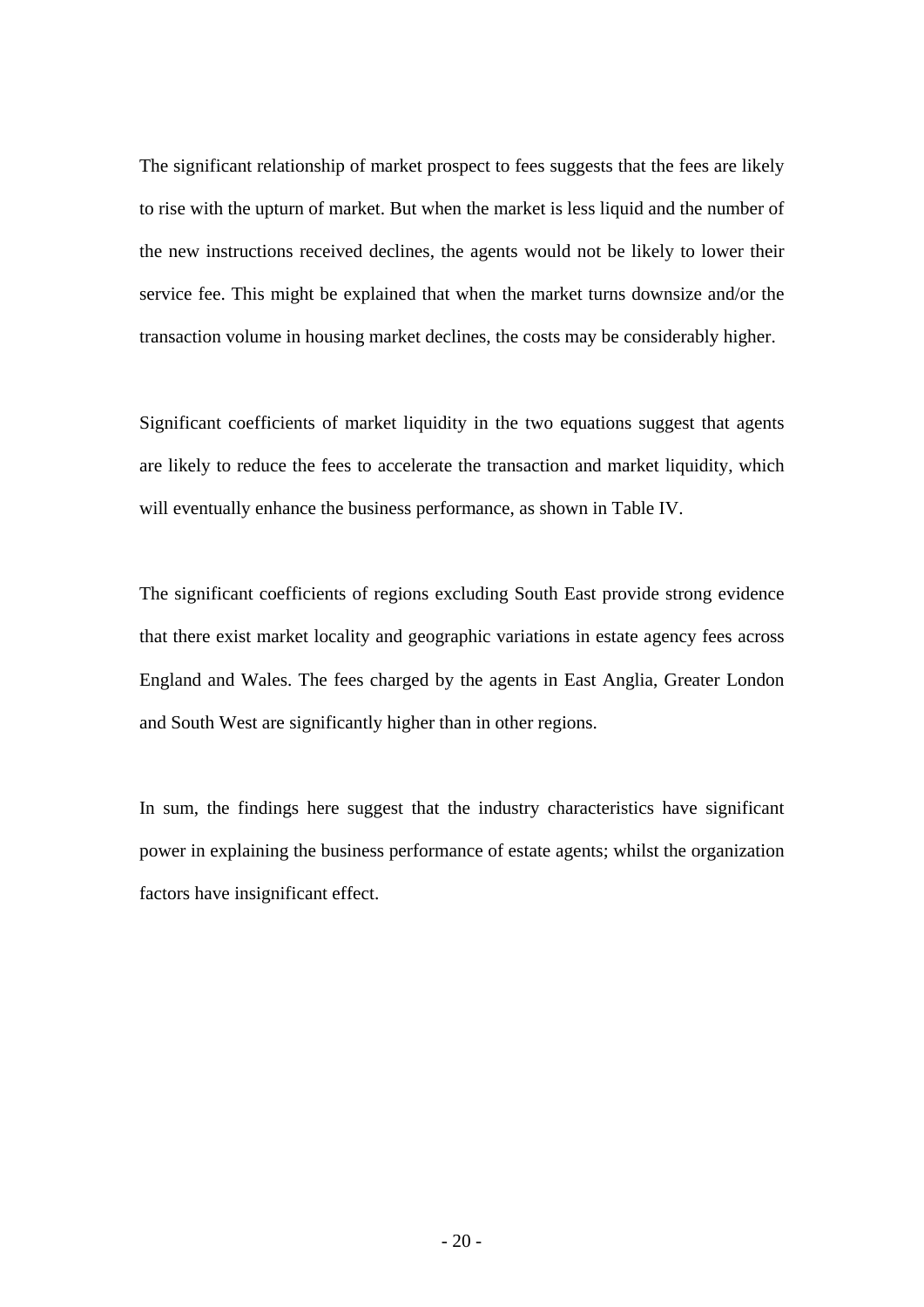| Table IV. The regression outcomes on business performance |  |  |
|-----------------------------------------------------------|--|--|
|                                                           |  |  |

|                                      |           |              |              |           |               |        |           |           |        |           |        |           |        | Regions     |              |            |           |         |
|--------------------------------------|-----------|--------------|--------------|-----------|---------------|--------|-----------|-----------|--------|-----------|--------|-----------|--------|-------------|--------------|------------|-----------|---------|
| $N = 1264$                           | Size      | Prospect     | Liquidity    | Scale     | Price         |        |           | Fees      |        |           |        |           |        |             |              |            |           |         |
|                                      |           |              |              |           |               |        |           |           |        |           |        |           |        |             |              | W          | WM        |         |
|                                      |           |              |              |           |               | £100k  | £125 $k$  | £150 $k$  | £200k  | EA(1)     | EM(2)  | GL(3)     | N(4)   | NW(5)       | SW(7)        | (8)        | (9)       | YH (10) |
|                                      | $-0.01$   | 0.46         | 0.18         | 0.00      | $-0.01$       | 0.00   | 0.00      | 0.00      | 0.00   | $-0.40$   | 0.06   | $-0.09$   | 0.07   | 0.10        | 0.06         | 0.05       | $-0.01$   | 0.05    |
|                                      | $(-0.20)$ | $(6.45)$ *** | $(5.46)$ *** | $(-0.52)$ | $(-3.57)$ *** | (1.03) | $(-0.21)$ | $(-0.69)$ | (0.40) | $(-1.56)$ | (0.42) | $(-1.22)$ | (0.83) | $(1.69)$ ** | $(2.28)$ *** | $(1.43)$ * | $(-0.50)$ | (1.60)  |
| Constant: $4.26(8.45)$ ***           |           |              |              |           |               |        |           |           |        |           |        |           |        |             |              |            |           |         |
| Adjusted $R^2$ : 1.32                |           |              |              |           |               |        |           |           |        |           |        |           |        |             |              |            |           |         |
| F: 9.55                              |           |              |              |           |               |        |           |           |        |           |        |           |        |             |              |            |           |         |
| $P-value: 0.00$                      |           |              |              |           |               |        |           |           |        |           |        |           |        |             |              |            |           |         |
| Note: 1. $t$ -test is in parentheses |           |              |              |           |               |        |           |           |        |           |        |           |        |             |              |            |           |         |

2. \*, \*\* and \*\*\* represent the significant levels of 10%, 5% and 1%.

# Table V. The regression outcomes on agency fee

|                     | Growth        | Size          | Prospect    | Liquidity   | Scale        | Price     | EA(1)       | EM(2)         | GL(3)         | N(4)           | NW(5)         | SW(7)        | W(8)          | WM(9)         | YH(10)         |
|---------------------|---------------|---------------|-------------|-------------|--------------|-----------|-------------|---------------|---------------|----------------|---------------|--------------|---------------|---------------|----------------|
| Fee on              |               |               |             |             |              |           |             |               |               |                |               |              |               |               |                |
| £150 $k$            | 2.55          | 104.20        | 22.64       | $-11.48$    | 0.24         | 0.00      | 125.78      | $-188.55$     | 134.49        | $-165.99$      | $-101.02$     | 19.21        | $-31.71$      | $-49.94$      | $-61.93$       |
|                     | (0.45)        | $(12.56)$ *** | (1.55)      | $(-1.69)$ * | $(4.19)$ *** | (0.01)    | $(2.32)$ ** | $(-6.56)$ *** | $(9.72)$ ***  | $(-9.96)$ ***  | $(-8.58)$ *** | $(3.70)$ *** | $(-4.17)$ *** | $(-9.01)$ *** | $(-10.59)$ *** |
| Constant            | 1,967.87      |               |             |             |              |           |             |               |               |                |               |              |               |               |                |
|                     | $(20.73)$ *** |               |             |             |              |           |             |               |               |                |               |              |               |               |                |
|                     |               |               |             |             |              |           |             |               |               |                |               |              |               |               |                |
| Adjusted<br>$R^2$ : | 0.36          |               |             |             |              |           |             |               |               |                |               |              |               |               |                |
| F                   | 71.15         |               |             |             |              |           |             |               |               |                |               |              |               |               |                |
| $P$ -value          | 0.00          |               |             |             |              |           |             |               |               |                |               |              |               |               |                |
|                     |               |               |             |             |              |           |             |               |               |                |               |              |               |               |                |
| Fee on              |               |               |             |             |              |           |             |               |               |                |               |              |               |               |                |
| £200k               | $-0.18$       | 139.57        | 38.84       | $-15.45$    | 0.38         | $-0.19$   | 177.89      | $-241.67$     | 184.40        | $-231.08$      | $-145.53$     | 28.14        | $-55.57$      | $-71.64$      | $-83.84$       |
|                     | $(-0.02)$     | $(12.64)$ *** | $(1.97)$ ** | $(-1.69)$ * | $(5.08)$ *** | $(-0.40)$ | $(2.41)$ ** | $(-6.18)$ *** | $(10.17)$ *** | $(-10.23)$ *** | $(-9.13)$ *** | $(4.03)$ *** | $(-5.37)$ *** | $(-9.55)$ *** | $(-10.60)$ *** |
| Constant            | 2,617.06      |               |             |             |              |           |             |               |               |                |               |              |               |               |                |
|                     | $(20.39)$ *** |               |             |             |              |           |             |               |               |                |               |              |               |               |                |
|                     |               |               |             |             |              |           |             |               |               |                |               |              |               |               |                |
| Adjusted<br>$R^2$ : | 0.37          |               |             |             |              |           |             |               |               |                |               |              |               |               |                |
| F                   | 77.12         |               |             |             |              |           |             |               |               |                |               |              |               |               |                |
| P-value             | 0.00          |               |             |             |              |           |             |               |               |                |               |              |               |               |                |

Note::1. *t*-statistics is in parentheses.

2. \*, \*\*, and \*\*\* represent the significant levels of 10%, 5% and 1%.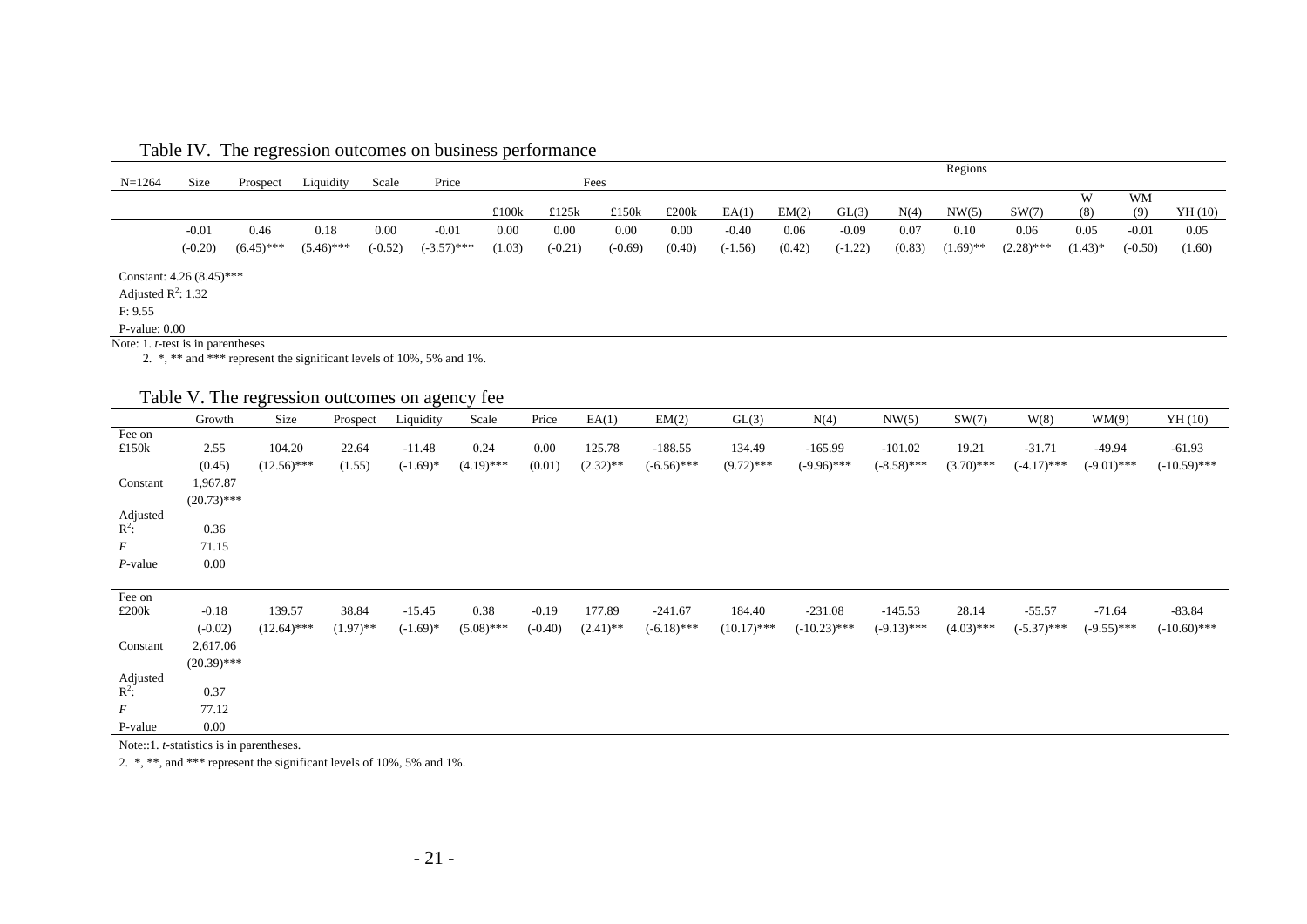#### **5**. **Conclusion and limitation**

This paper uses the 'Woolwich Cost of Moving Survey' data from 2003 to 2005 to analyse the factors influencing the business performance of estate agency in England and Wales. It provides a unique insight into the understanding of the business performance of estate agency industry. The empirical analysis here shows that the business performance of estate agency is subject to the external market environment changes such as house price, market uncertainty and liquidity. The impact of firm size and commission fees on the business performance of estate agency is not significant. The large size of a firm does not mean efficiency. There appears to be geographical variations in the business performance of estate agency across regions in England and Wales. The regions such as North West, South West and Wales perform significantly well over the study period.

By examining the pricing behaviour of estate agents, we find that large firms are more likely to charge a higher fee; but the level of fee has no significant influence on business performance. When the market is less liquid, agents have to raise or maintain the fee level in order to cover the costs. The existence of geographical variations in agency fees is found, reflecting the local nature of the estate agency market. The commission fees charged by the estate agents in East Anglia, Greater London and South West are significantly higher than in other regions.

The empirical study here suggests that in order to improve business performance, managers should be more aware of the external market change and a cost leadership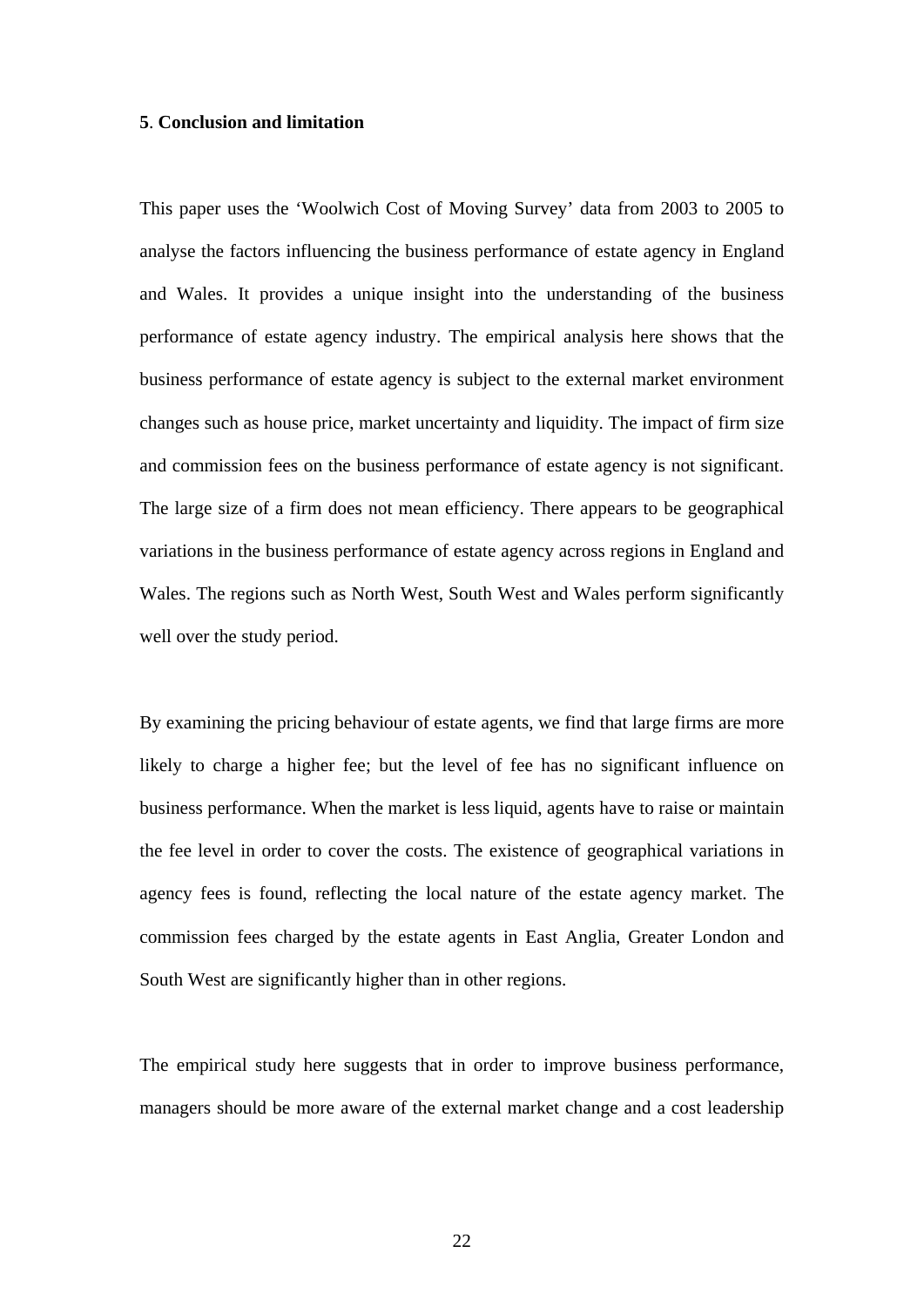strategy without compromising the quality of the service and reputation as business strategy, especially for the larger firms who have a large internal resource pool.

The results presented are contingent on the flaws in the data received and have been discussed at length. They are also contingent on the inherited sampling strategy adopted by the survey designed prior to the study. However, a fairly robust and reasonably well-explained model of the combined factors and business performance has been presented. The result is consistent with the hypothesis of management literature and specific industry character of estate agency.

The limitation of the research is that, first of all, this paper focuses on the analysis of the impact of the external factors such as market prospect and liquidity, house price and market economic scale. There is little analysis of the internal factors such as the management efficiency, organizational strategy and the control of service quality because the information is not included in the survey. This is a gap left for further study. Secondly, the findings here provide evidence of the influence of environment uncertainty on business performance, but it does not explain the measures taken by estate agents to minimise business uncertainty to reduce risk.

## **References**

- Armstrong, J.S. and Overton, T.S. (1977), "Estimating non-response bias in mail surveys", *Journal of Marketing Research*, Vol.16, pp. 396-400.
- Baldwin, J.R. (1998), "Were small producers the engines of growth in the Canadian manufacturing sector in the 1980s?" *Small Business Economics*, Vol.10, No. 4, pp. 349-64.
- Bannerjee, A.V and Duflo, E. (2000), "Reputation effects and the limits of contracting: a study of the Indian software industry", *Quarterly Journal of Economics,* Vol.115, pp. 989-1017.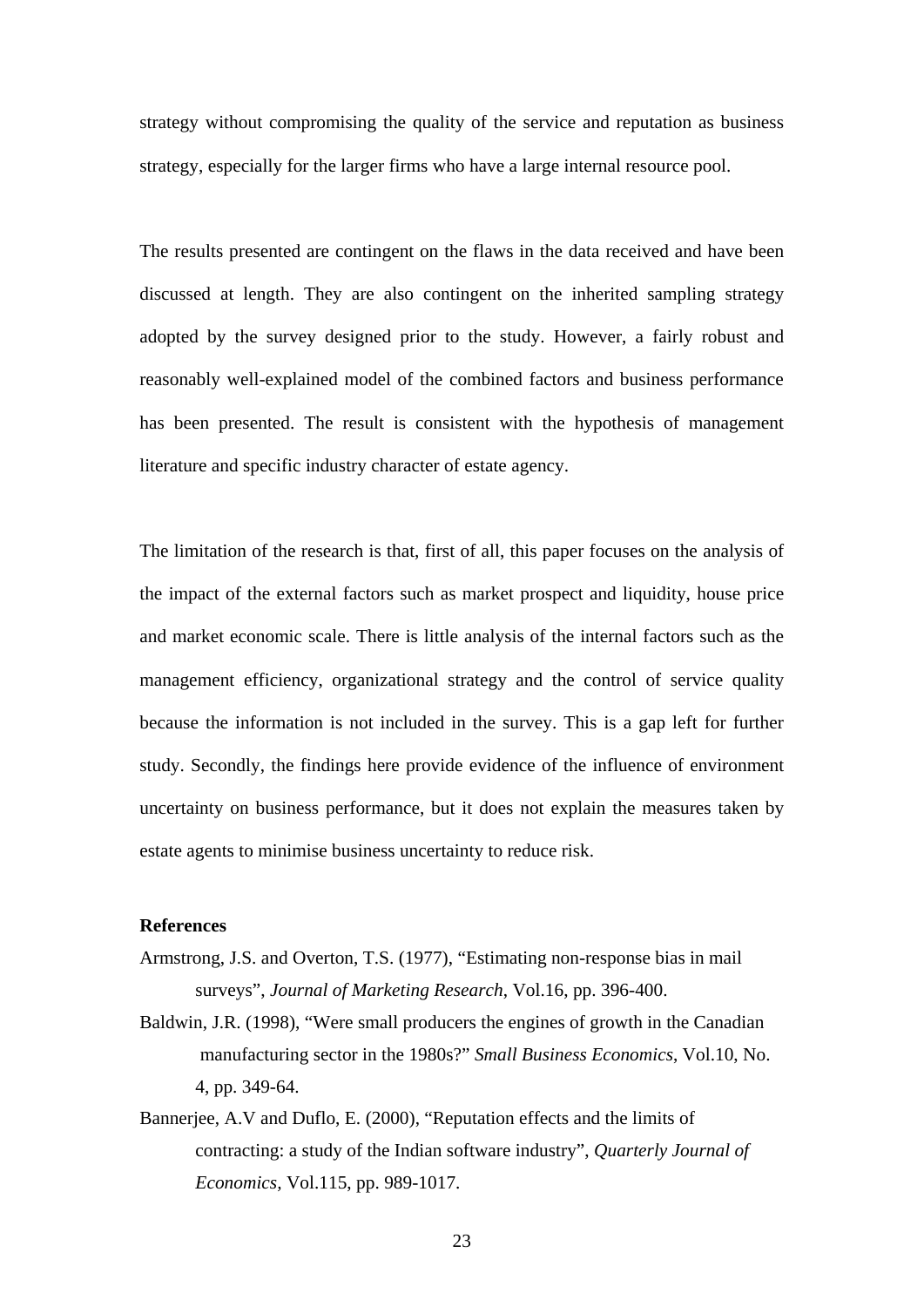- Bishop, P. (1993), "The changing structure of estate agency", *Service Industries Journal,* Vol.13, pp. 307–316.
- Bishop, P. (2004), "Despised, slippery and untrustworthy? An analysis of reputation in estate agency", *Housing Studies*, Vol.19, No.1, pp. 21-36.
- Bishop, P. and Megicks, P. (2002), "Competitive strategy and firm size in the estate agency industry", *Journal of Small Business and Enterprise Development*, Vol. 9 No. 2, pp.150-161.
- Bowman, E. H and Helfat, C. E.(2001), "Does corporate strategy matter?" *Strategic Management Journal* 22(1), pp.1–23.
- Brush, T. H., Bromiley, P. and Hendrickx, M. (1999), "The relative influence of industry and corporation on business segment performance: An alternative estimate", *Strategic Management Journal*, 20(6), pp. 519–547.
- Carton, R.B. and Hofer, C.W. (2005), "Organizational financial performance: identifying and testing multiple dimensions", in *Proceedings of the ICSB 50<sup>th</sup> World Conference-2005.*
- Collis, D. J. and Montgomery, C. A. (1995), "Competing on Resources: Strategy in the 1990s", *Harvard Business Review,* Vol. 73, No. 2, pp.118–128.
- Crozier, D.A. and McLean, F. (1997), "Consumer decision-making in the purchase of estate agency services", *Service Industries Journal*, Vol.17, pp. 278-93.
- Dietrich, M. and Holmes, P. (1991), "Financial institutions and the estate agents industry in the 1980s", *Service Industries Journal*, Vol.11, pp. 481-90.
- Driver, J. (1984), "Estate agency: a marketing challenge", *Service Industries Journal*, Vol. 4, pp. 91-107.
- Dvir, D. E., Segev, E. and Shenhar, A. (1993), "Technology's varying impact in the success of strategic business units within the Miles and Snow typology", *Strategic Management Journal,* Vol.14, pp.155-162.
- Fahey, L. and Narayanan, V. K. (1986), "*Macroenvironmental analysis for strategic management"*, Thomson Learning.
- Findlay, J. and Gibb, K. (1998), "The pricing of estate agency and conveyancing services in Scotland", *Journal of Property Research*, Vol.15, No. 2, pp.135- 151.
- Frankfort-Nachmias, C. and Machmias, D. (1992), *Research Methods in the Social Science*, 4<sup>th</sup> ed., Edward Arnold, London.
- Gupta, V. K. (1981), "Minimum efficient scale as a determinant of concentration",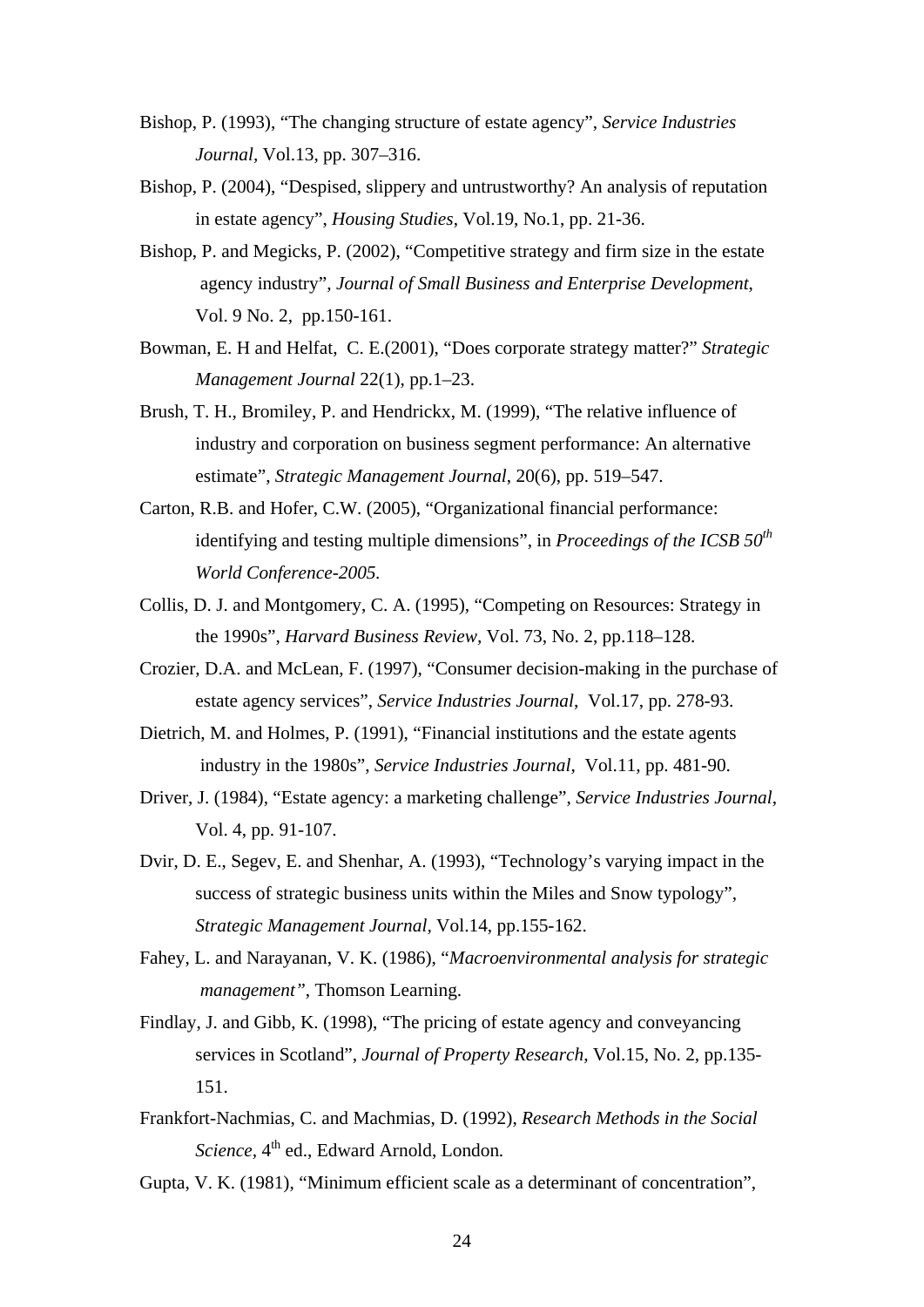*The Manchester School of Economic & Social Studies*, Vol. 49 (2), pp.153-64.

- Hallet, S. and Bishop, P. (1990), "Employment in estate agents: some evidence from South-west England", *Service Industries Journal*, Vol.10, No. 3, pp.562-70.
- Hambrick, D.C. (1983), "An empirical typology of mature industrial-product environments", *Academy of Management Journal,* Vol. 26, pp.213-30.
- Hawawini, G., Subramanian, V. and Verdin, P. (2003), "Is performance driven by industry- or firm-specific factors? A new look at the evidence", *Strategic Management Journal,* 24(1), pp. 1–16.
- Hodgkinson, J.D. (1997), "Cognitive inertia in a turbulent market: the case of UK residential estate agents", *Journal of Management Studies*, Vol. 34, No. 6, pp. 921-45.
- Hoskisson, R. E., Hitt, M. A., Wan, W. P. and Yiu, D. (1999), "Theory and research in strategic management: Swings of a pendulum", *Journal of Management,* 25(3), pp. 417–456.
- Lee, C., Lee, K. and Pennings, J. M. (2001), "Internal capabilities, external networks, and performance: A study on technology-based ventures", *Strategic Management Journal,* 22(6/7), pp. 615–640.
- Markides, C. C. (1999), "A dynamic view of strategy", *Sloan Management Review*, 40(3), pp. 55–72.
- McGahan, A.M. and Porter, M. E. (1997), "How much does industry matter, really?" *Strategic Management Journal,* 18(1), pp. 15–30.
- McGahan, A. M. and Porter, M. E. (2002), "What do we know about variance in accounting profitability?", *Management Science,* 48(7), pp. 834–851.
- Maclennan, D. (1982), "*Housing Economics",* Longmans, Harlow, Essex.
- Maclennan, D. and Tu, Y. (1996), "Economic perspective on the structure of local housing systems", *Housing Studies,* Vol. 11, No. 3, pp.387-406.
- Maclennan, D., Munro, M. and Wood, G. (1987), "Housing choices and the structure of housing markets", in *Housing and Planning Research: Between State and Market* (Edited by B. Turner and L. Lundquist). Almquist and Widesell International, Sweden.
- Mansfield, E. (1979), "*Microeconomics*", 3rd ed., New York: Norton.
- Mason, E. S. (1939), "Price and production policies of large scale enterprises", *American Economic Review*, Supplement 29, pp. 61–74.
- Mauri, A. J. and Michaels, M. P. (1998), "Firm and industry effects within strategic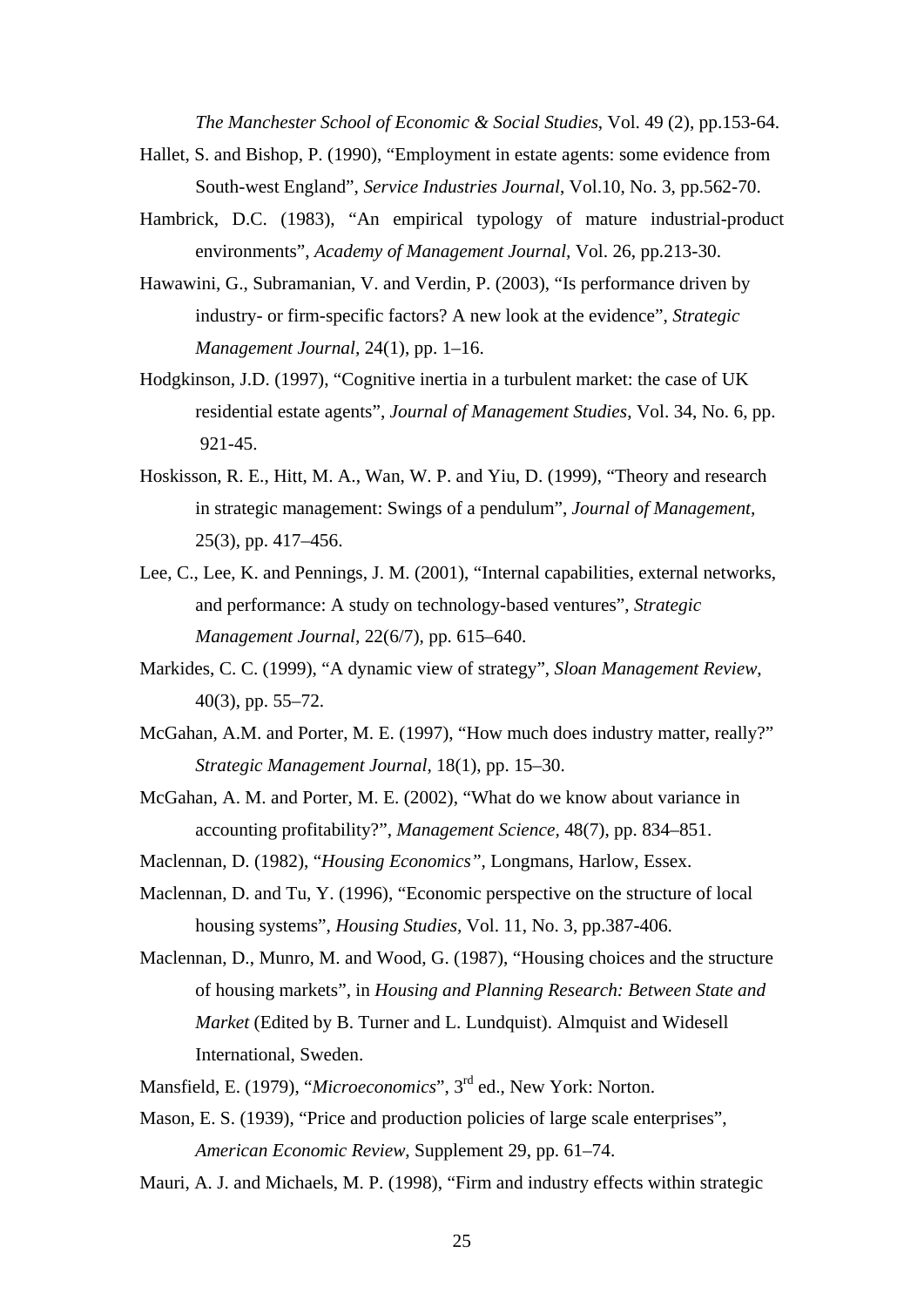management: an empirical examination", *Strategic Management Journal*  19, No. 3, pp. 211–219.

- McGahan, A. M, and Porter, M. E. (1997), "How much does industry matter, really?" *Strategic Management Journal*, Summer Special Issue 18, pp. 15– 30.
- McGahan, A. M, and Porter, M. E. (2002), "What do we know about variance in accounting profitability?" *Management Science*, 48(7), pp. 834–851.
- Miceli, T.J., Pancak, K.A. and Sirmans, C.F. (2000), "Restructuring agency relationships in the real estate brokerage industry: an economic analysis", *Journal of Real Estate Research,* Vol.1/2, pp.31-47.
- Milbourne, P. (1999), "Changing operations? Building society and estate agency activities in rural housing markets", *Housing Studies*, Vol.14, No.1, pp.211- 27.
- Miller, D. (1986), "Configurations of strategy and structure: towards a synthesis", *Strategic Management Journal*, Vol.7, pp. 233-49.
- Montgomery, C. A. and Porter, M. E. (1991), "Strategy: Seeking and Securing Competitive Advantage", Boston, MA: Harvard Business School Publishing.
- O'Farrell, P.N., Hitchens, D.N.M. and Moffat, L.A.R. (1993), "The competitive advantage of business service firms: a matched pairs analysis of the relationship between generic strategy and performance", *Service Industries Journal*, Vol.13, No. 1, pp. 40-64.
- Porter, M.E. (1998), "*Competitive Strategy"*, Free Press, New York.
- Qian, G. and Li, L. (2003), "Profitability of small- and medium-sized enterprises in high-tech industries: the case of the biotechnology industry", *Strategic Management Journal,* Vol. 24, No. 8, pp. 881-887.
- Ross, S.C. (1993), "Using free market principles to improve organizational effectiveness: guidelines for managers", *International Journal of Management,* Vol.10, No. 1, pp.66-73.
- Rothenberg, J., Galster, G., Butler, R. and Ditkin, J. (1991), "*The Maze of Urban Housing Markets",* University of Chicago Press, Chicago.
- Rumelt, R. P. (1991), "How much does industry matter?" *Strategic Management Journal,* 12, No. 3, pp. 167–185.
- Schmalensee, R. (1985), "Do markets differ much?" *American Economic Review*, 75(3), pp. 341–351.